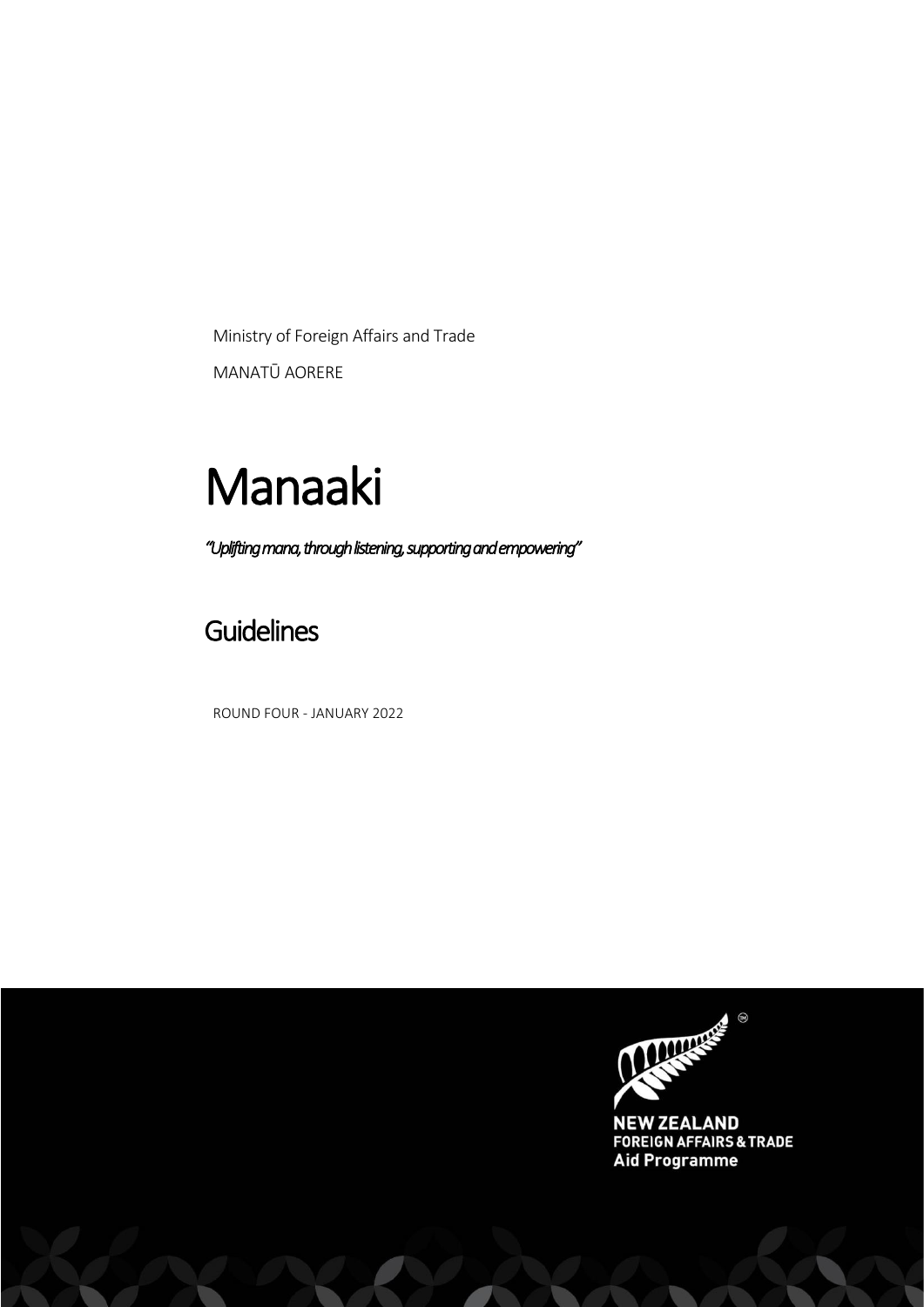## Contents

| $\mathbf{1}$ |       |  |
|--------------|-------|--|
| 1.1          |       |  |
| 1.2          |       |  |
| 1.3          |       |  |
| 1.4          |       |  |
| 1.5          |       |  |
| 2            |       |  |
| 3            |       |  |
| 3.1          |       |  |
|              | 3.1.1 |  |
|              | 3.1.2 |  |
| 3.2          |       |  |
| 3.3          |       |  |
| 3.4          |       |  |
|              |       |  |
|              |       |  |
|              |       |  |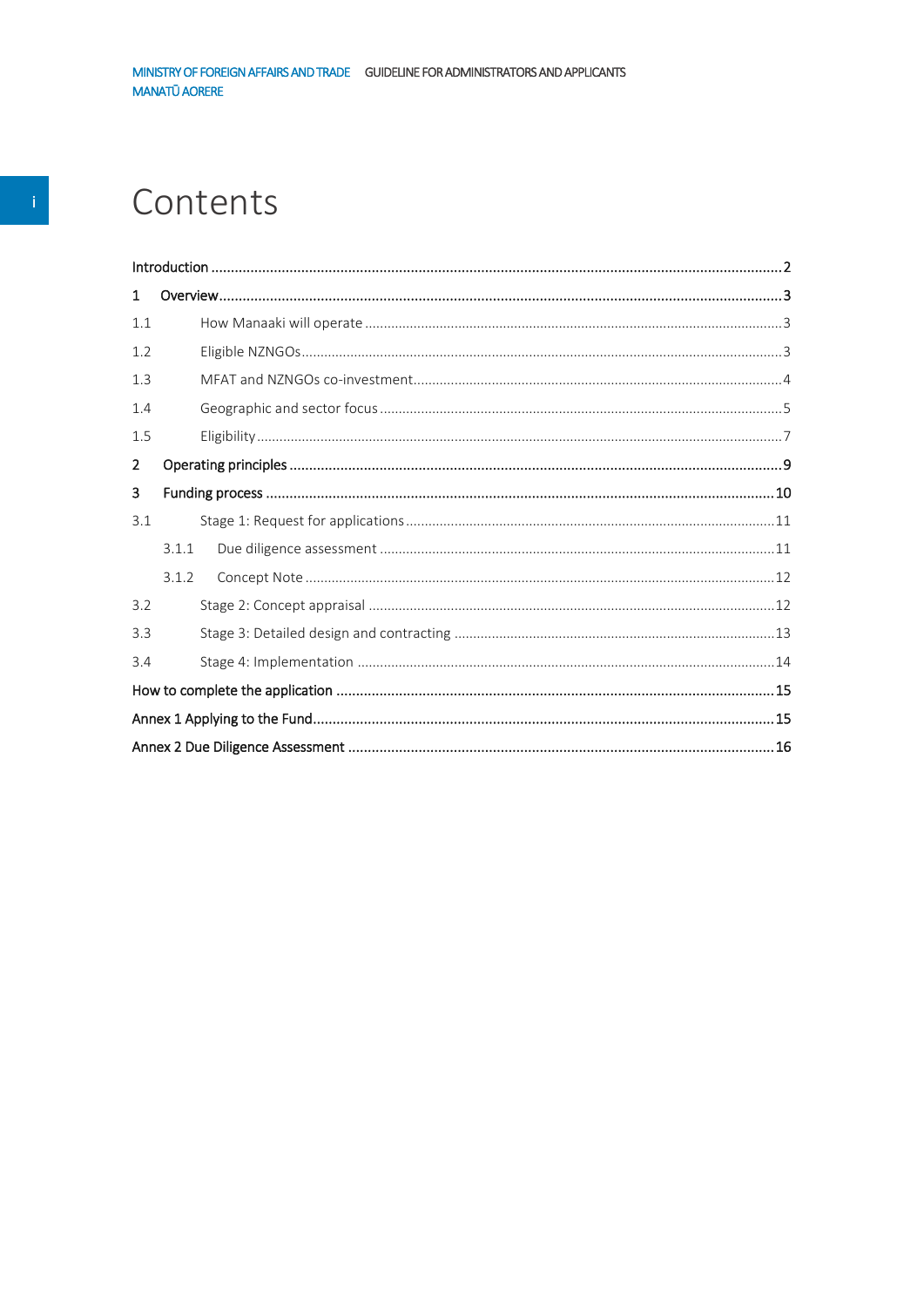#### MINISTRY OF FOREIGN AFFAIRS AND TRADE GUIDELINE FOR ADMINISTRATORS AND APPLICANTS MANATŪ AORERE

## Introduction

#### *Manaaki: "uplifting mana, through listening, supporting and empowering"*

All applicants should read these Guidelines before they submit an application for Manaaki.

The Ministry of Foreign Affairs and Trade (MFAT) established Manaaki to support New Zealand registered non-government organisations (NZNGOs) working with local civil society organisations (CSOs) (and other partners, on a case-by-case basis<sup>1</sup>) to deliver impact that aligns with, or complements, the New Zealand aid [programme priorities.](https://www.mfat.govt.nz/en/aid-and-development/our-approach-to-aid/our-priorities/)Through a contestable and transparent annual selection process, MFAT will fund activities in priority developing countries that reach vulnerable and/or marginalised people and groups so that no one is left behind. <sup>2</sup> Approved Manaaki activities will have a two to three year implementation timeframe.

Since its inception in 2019, up to NZ\$6 million has been made available annually for co-investment arrangements. MFAT's co-investment will range in size from NZ\$100,000 to NZ\$1.25 million across the life of an activity.

Manaaki will be guided by New Zealand's [International Cooperation for Effective Sustainable Development](https://www.mfat.govt.nz/en/aid-and-development/our-approach-to-aid/)  [\(ICESD\)](https://www.mfat.govt.nz/en/aid-and-development/our-approach-to-aid/) principles and will contribute to the delivery of the Sustainable Development Goals, Pacific Resilience outcomes and other New Zealand aid programme priorities. MFAT will pursue impact through development outcomes that are: effective, inclusive, resilient and sustained. Eligible focus areas include: economic resilience, climate change, non-climate change environmental issues (such as environmental degradation, invasive species, habitat loss and pollution), human development (especially health and education), inclusive development (e.g. women's political and economic empowerment, child and youth), human rights (e.g. a human rights based approach to development, disability rights, SOGIESC rights<sup>3</sup>, indigenous rights), governance and democracy and other bilateral and regional aid programme priorities.

Manaaki will fund activities delivered through established relationships between NZNGOs and local CSOs that address local problems, respond to local priorities as articulated by communities and their legitimate representatives and that deliver on national priorities.

Only NZNGOs that meet the eligibility and due diligence criteria, including having a track record of effectively managing international development funding for at least three years, will be able to access co-investment funding.

These guidelines provide details for applicants on eligibility and the application process.

#### Manaaki round four opens on Wednesday 26 January 2022 with concept note applications due by 11am Wednesday 27 April 2022.

 $1$  MFAT will consider funding a NZNGO working with an in-country partner other than a civil society organisation (such as local or national government) where it aligns with the principles and intent of the fund and includes strong development outcomes. If you would like to apply for funding to work with a non-CSO partner, please get in touch to discuss this prior to submitting an application by emailing [PartneringForImpact@mfat.govt.nz](mailto:PartneringForImpact@mfat.govt.nz)

<sup>&</sup>lt;sup>2</sup> Defined as people and groups experiencing, or at risk of, discrimination and exclusion by historic, existing and/or emerging economic, social, geographic and political inequalities, and humanitarian situations of crisis, conflict and fragility, which render them disadvantaged and at risk of being left behind by the usual development processes and benefits.

<sup>3</sup> Sexual Orientation, Gender Identity, Gender Expression, Sex Characteristics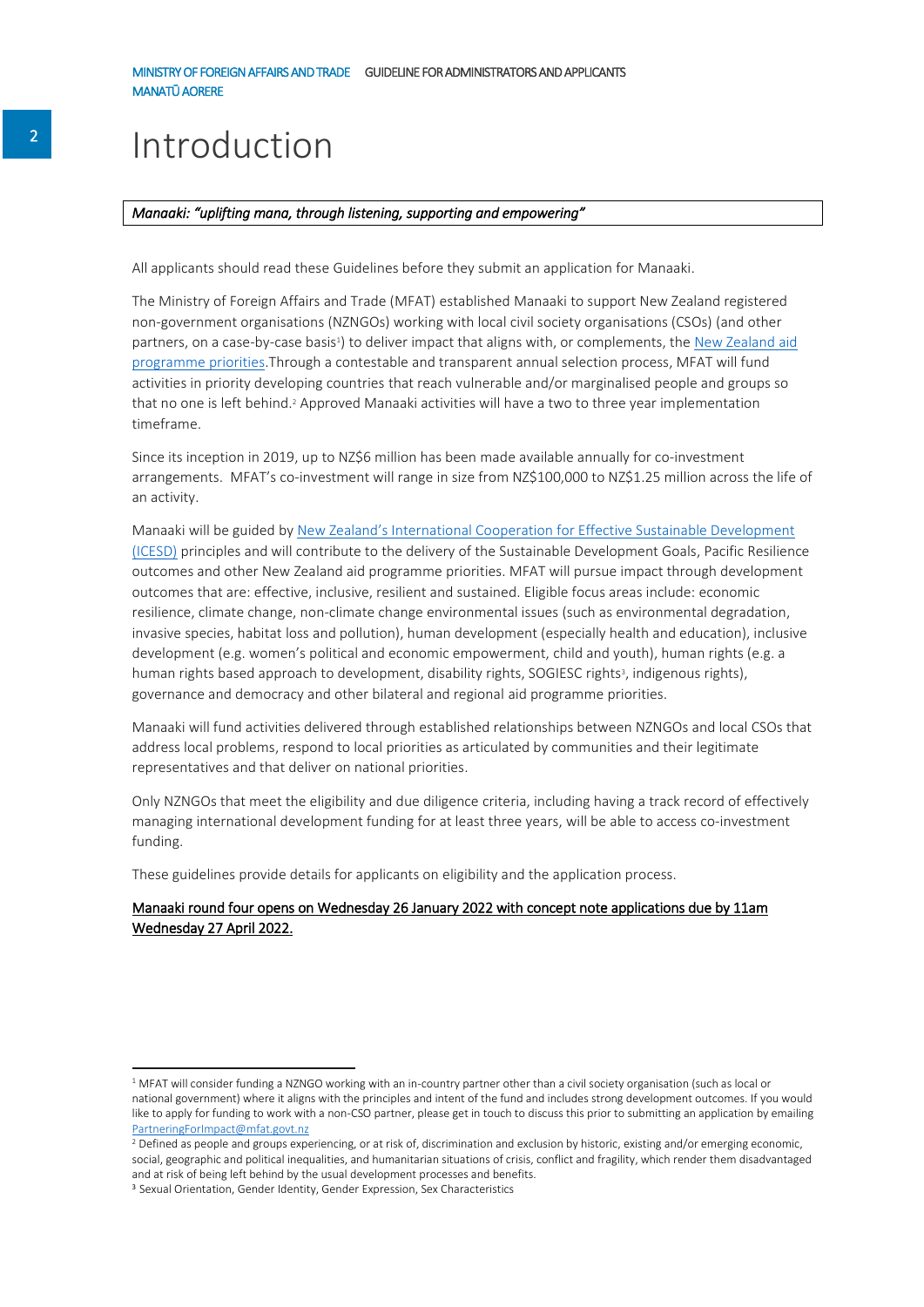## 1 Overview

### 1.1 How Manaaki will operate

Manaaki will be an efficient co-investment mechanism to deliver development impact in the Pacific (at least 60% of funding) and other priority countries<sup>4</sup> (up to 40%) for the New Zealand aid programme.

Manaaki will contribute to the following long-term outcomes of MFAT's engagement with New Zealand NGOs through:

- Increased impact in line with the Sustainable Development Goals, Pacific Resilience goals and other New Zealand aid programme priorities;
- Supporting positive relationships between MFAT and NGOs;
- Enhanced capacity of local partners and communities to address local development needs;
- Increased engagement of the New Zealand public in the New Zealand aid programme;
- Enhanced MFAT policy and programming with clear reference to local, regional and national priorities.

Manaaki will be managed to:

- Focus on listening to local voices and respond to local priorities as articulated by communities and their representatives;
- Strengthen relationships between NZNGO and local CSOs;
- Support positive relationships between MFAT and NZNGOs;
- Minimise transaction costs for all parties.

Manaaki will prioritise activities and approaches which reach marginalised and/or vulnerable people and groups. 5

MFAT will use a portfolio approach to report annually on the portfolio's contribution to development impact in the Pacific and beyond. Information will be used to provide evidence of development results and promote broader understanding and greater participation by New Zealanders in the development of the Pacific and elsewhere.

### 1.2 Eligible NZNGOs

Manaaki will work through NGOs registered in New Zealand as not-for-profits that can meet the due diligence requirements, have demonstrated working relationships with local CSOs in the Pacific and/or beyond, and who can demonstrate a track record of effectively managing international development funding for at least three years. NZNGOs with [Negotiated Partnerships](https://www.mfat.govt.nz/vn/aid-and-development/working-with-the-aid-programme/funding-opportunities/partnering-for-impact/negotiated-partnerships/) are not eligible to apply.

<sup>4</sup> See section 1.4 on pages 5-6.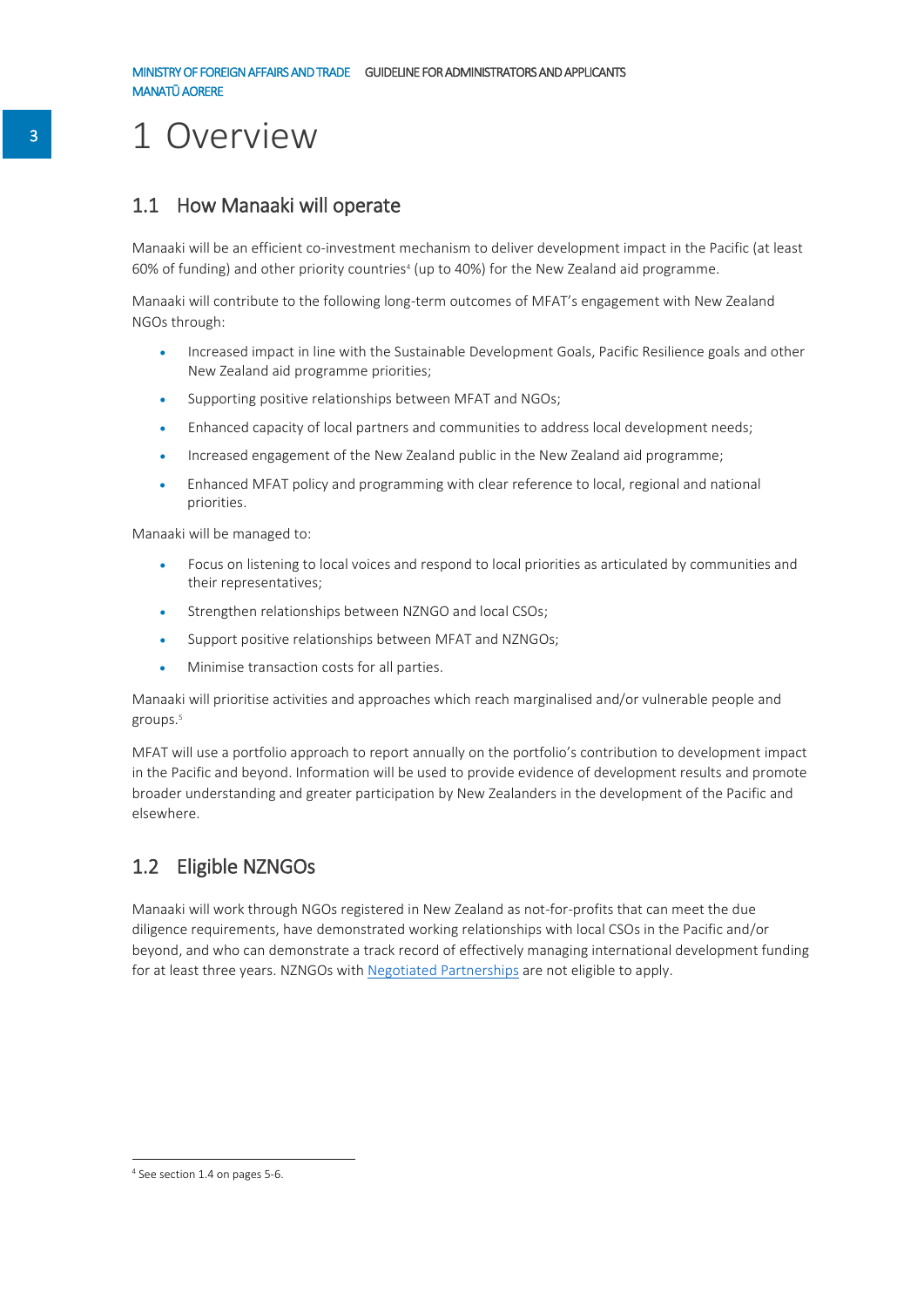### 1.3 MFAT and NZNGOs co-investment

Additionality is a pre-requisite for co-investment. This means that applicants must explain how achievement of the proposed outcomes are a result of the availability of MFAT's co-investment. NGOs must confirm that:

- The activity is in addition to existing initiatives and work programmes of the applicant organisation or partners – this may include a continuation or extension of existing funding activity that would not otherwise be funded;
- The activity is beyond 'business as usual' reasonably expected to be undertaken by the applicant organisation or partners;
- Funding for the activity is not available, nor being received, from other sources.

Applicants must also be able to make a co-investment contribution as outlined in Table 1.

#### Table 1: Co-investment requirements

| Region                                              | NGO co-investment | <b>MFAT</b> co-investment |
|-----------------------------------------------------|-------------------|---------------------------|
| Pacific                                             | 20%               | 80%                       |
| South East Asia Least Developed<br>Countries (LDCs) | 25%               | 75%                       |
| Rest of World                                       | 33%               | 67%                       |

Note that co-investment can be paid upfront or pro-rated across all years. MFAT does not require a fixed proportion of co-investment payments each year, but the spread needs to be agreed with MFAT and the coinvestment cannot be applied in the final year only.

#### *NZNGO co-investment: New Zealand Sources*

Sixty per cent of a NZNGO's co-investment will come from New Zealand sources. This can include funds raised from: the public in New Zealand; New Zealand citizens based offshore; New Zealand based philanthropic organisations; income from New Zealand based services and New Zealand based private sector. Investment from New Zealand sources will facilitate the New Zealand public's participation in the development of our region.

#### *NZNGO co-investment: Other Sources*

Up to 40% of the co-investment may come from other funding sources, where additionality can be demonstrated.

Co-investment from local CSOs or project beneficiaries/target communities is allowed as this may demonstrate commitment to the project and increase sustainability of outcomes. However, the NZNGO should provide a strong rationale as to how the support is derived; why it adds to the work; and how the NZNGO ensured there is no pressure on the in-country partners to contribute.

In circumstances where co-investment (in cash or in-kind) expected to come from a third party can no longer be sourced, NZNGOs are expected to find alternative means to make up the shortfall

Note that co-investment cannot come from another donor-funded project.

#### *NZNGO co-investment: In-kind*

In-kind contributions cannot represent more than 30% of the total co-investment required. The acceptance of in-kind co-investment is at the discretion of MFAT. In-kind contributions must contribute to the delivery of activity outputs and may include: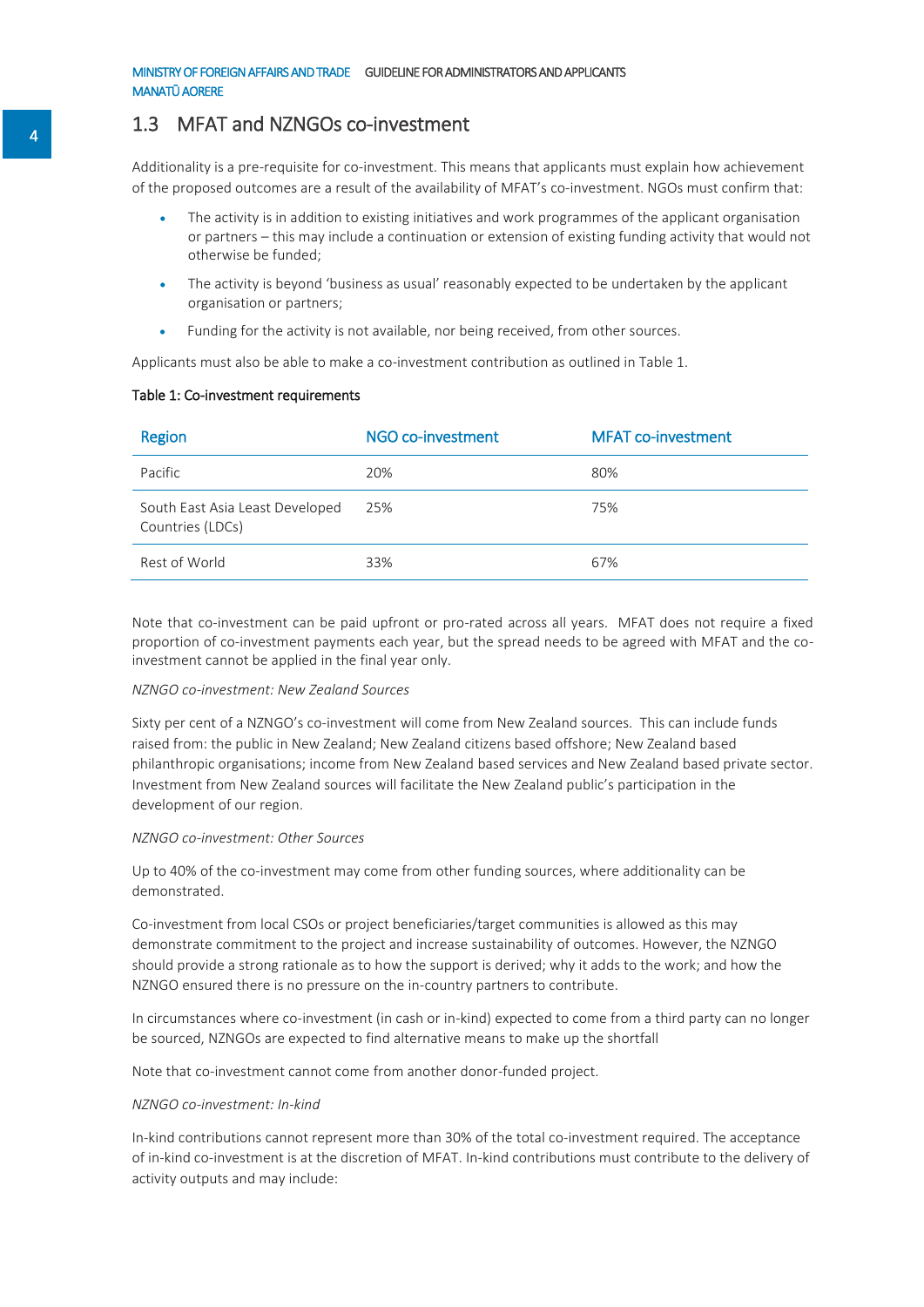#### MINISTRY OF FOREIGN AFFAIRS AND TRADE GUIDELINE FOR ADMINISTRATORS AND APPLICANTS MANATŪ AORERE

- Use of facilities and equipment;
- Raw materials;
- Skills/labour (staff time will be valued at pro-rata direct salary costs inclusive of leave entitlements, ACC, as long as these reflect reasonable market rates);
- Volunteer inputs (usually costed at the minimum wage except in exceptional cases at MFAT's discretion, where the volunteer is providing professional services which would otherwise need to be sourced from the market);
- Overhead costs specific to the project (e.g. communications, IT equipment, office and facilities).

In-kind support can be provided by the NZ NGO and/or in-country partners

Gifts-in-kind received from the New Zealand community must be sent overseas to be Recognised Development Expenditure (RDE).<sup>6</sup> The NGO should be able to provide particulars of goods or services sent overseas and clear justification for inclusion in RDE for this Activity.

In-kind contributions that do not contribute directly to the agreed outputs or outcomes may not be included.

### 1.4 Geographic and sector focus

The following regions, countries and sectors have been prioritised and this will be taken into consideration when finalising the annual grant portfolio. Applicants are encouraged to discuss applications directly with MFAT, in New Zealand or at Posts, prior to submission in order to ensure strong alignment with regional and local development priorities for New Zealand.

#### Table 2: Geographic focus

| <b>Geographic Region</b> | <b>Manaaki Funding allocation</b> |  |
|--------------------------|-----------------------------------|--|
| Pacific                  | At least 60%                      |  |
| South East Asia I DCs    | No more than 30%                  |  |
| Rest of the world        | No more than 10%                  |  |

<sup>6</sup> Recognised Development Expenditure (RDE) is the annual eligible expenditure of a Non-Government Organisation (NGO), using contributions from the New Zealand community.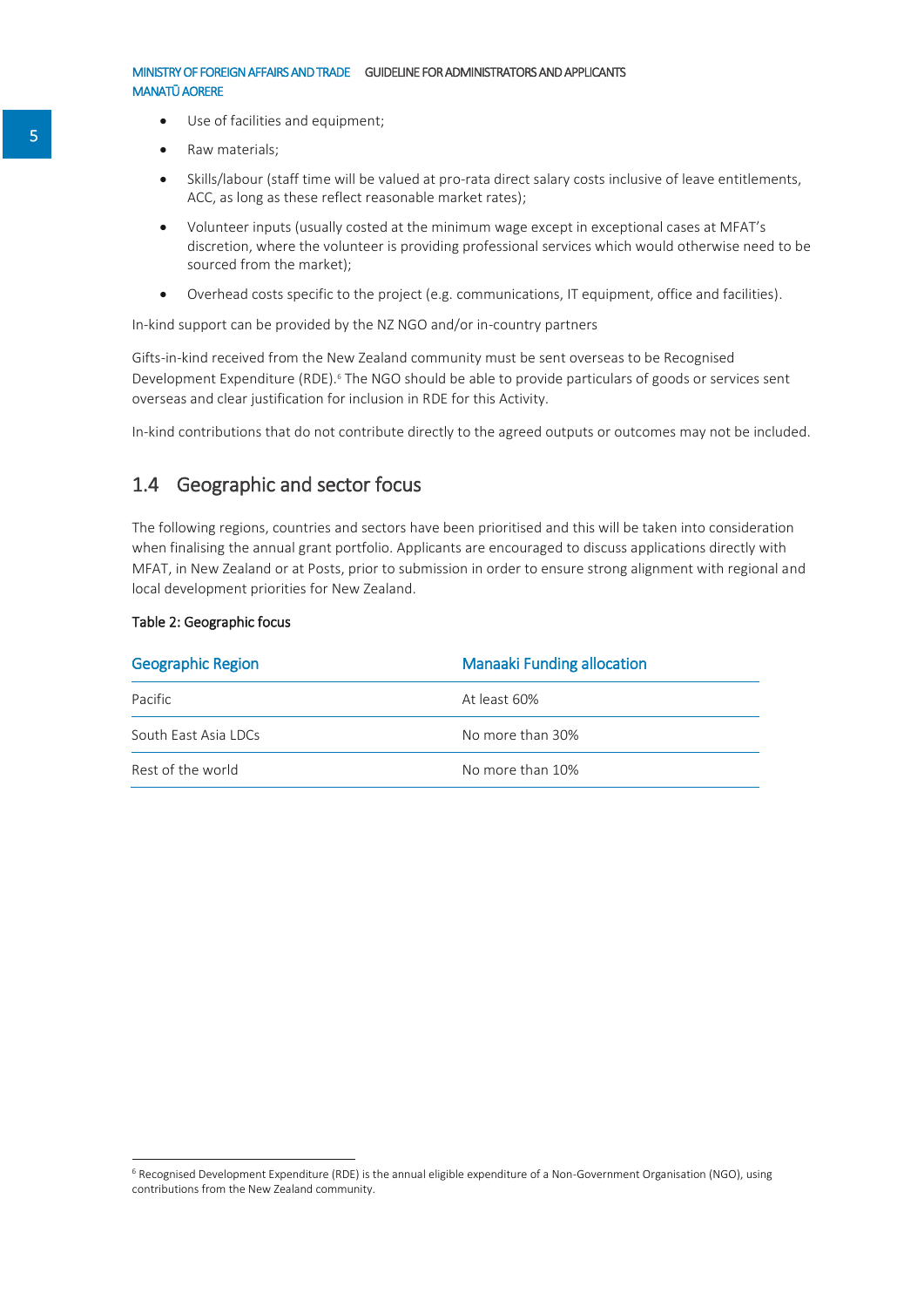MINISTRY OF FOREIGN AFFAIRS AND TRADE GUIDELINE FOR ADMINISTRATORS AND APPLICANTS MANATŪ AORERE

#### Figure 1: Manaaki: Geographic and Sector Focus

| Sector                             | <b>Pacific</b> | <b>South East Asia</b> | <b>Other focus Countries</b> |
|------------------------------------|----------------|------------------------|------------------------------|
| <b>Economic Resilience</b>         |                |                        |                              |
| <b>Climate Change</b>              |                |                        |                              |
| Non-climate change                 |                |                        |                              |
| environmental issues               |                |                        |                              |
| Inclusive Development              |                |                        |                              |
| (e.g. youth, women's political and |                |                        |                              |
| economic empowerment)              |                |                        |                              |
| <b>Human Development</b>           |                |                        |                              |
| (especially health and education)  |                | (Timor Leste only)     |                              |
| <b>Human Rights</b>                |                |                        |                              |
| (e.g. disability)                  |                |                        |                              |
| Governance                         |                |                        |                              |
| <b>Democracy</b>                   |                |                        |                              |

| <b>Pacific</b>                              | Cook Islands, Federated States of Micronesia, Fiji, Kiribati,<br>Marshall Islands, Nauru, Niue, Palau, Papua New Guinea, Samoa,<br>Solomon Islands, Tokelau, Tonga, Tuvalu, Vanuatu, Wallis and<br>Futuna |
|---------------------------------------------|-----------------------------------------------------------------------------------------------------------------------------------------------------------------------------------------------------------|
| South East Asia (Least Developed Countries) | Cambodia, Lao PDR, Myanmar and Timor-Leste                                                                                                                                                                |
| <b>Other Focus Countries</b>                | Indonesia, Philippines, Sri Lanka and Viet Nam                                                                                                                                                            |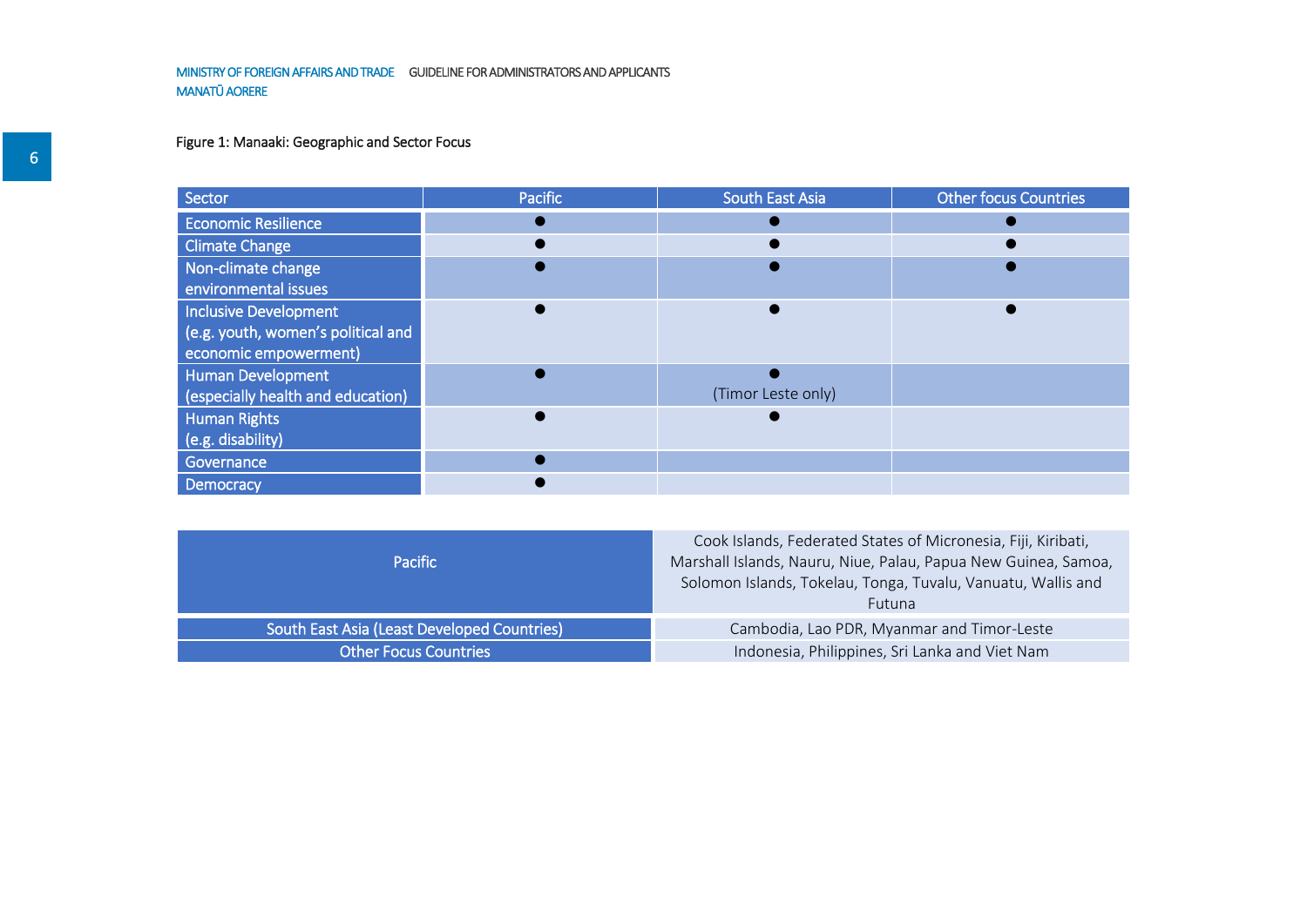### 1.5 Eligibility

Eligibility: Co-investment is available to eligible NZNGOs where the following criteria have been met:

- 1. The applicant must be a New Zealand Charities Registered non-government organisation (NZNGO) [https://www.register.charities.govt.nz/CharitiesRegister/Search.](https://www.register.charities.govt.nz/CharitiesRegister/Search)
- 2. The applicant and its partner must demonstrate how their activity will deliver sustainable development impact aligned with, or complementary to, the New Zealand aid programme priorities
- 3. One concept note per partner per round (not including joint applications).
- 4. The applicant must pass a due diligence assessment which includes demonstrating a track record of effectively managing international development funding for at least three years.
- 5. The applicant must demonstrate a relationship with a local civil society organisation or partner.
- 6. The applicant and its partners must demonstrate how they will work together and reflect the interests and demands of local communities – especially marginalised and/or vulnerable populations<sup>7</sup> – as well as alignment to national development priorities.
- 7. The applicant and its partners must be able to make a co-investment contribution that meets the ratios outlined in Table 1.
- 8. At least 60% of the NGO financial contribution must come from the New Zealand public or New Zealand sources.<sup>8</sup>
- 9. Additionality, as described in Section 1.3.
- 10. The applicant and its partner/s must demonstrate how they will effectively engage with New Zealanders.

#### Ineligible activities: Manaaki will not fund the following:

- 1. NGOs who have a Negotiated Partnership Arrangement or other partnerships with MFAT
- 2. Activities in which the New Zealand organisation adds little or no value, i.e. is acting only as a conduit to transfer funds
- 3. Promotion of, or engagement in, religious or political activities
- 4. Stand-alone feasibility studies and/or pure research (activities with small research components that comprise up to 20% of the total budget and clearly contribute to activity implementation will be considered)
- 5. Fees or costs associated with an international branch or overseas partner of the applicant where the partner cannot demonstrate added value to the activity
- 6. Retrospective activities
- 7. Activities that build in profit margins beyond reasonable market rates
- 8. Activities that appear to require indefinite funding support to achieve sustainable outcomes

<sup>7</sup> See footnote 2 on page 2.

<sup>8</sup> This can include funds from the New Zealand public, New Zealand citizens based offshore, New Zealand-based philanthropic organisations, income from New Zealand-based services and New Zealand-based private sector.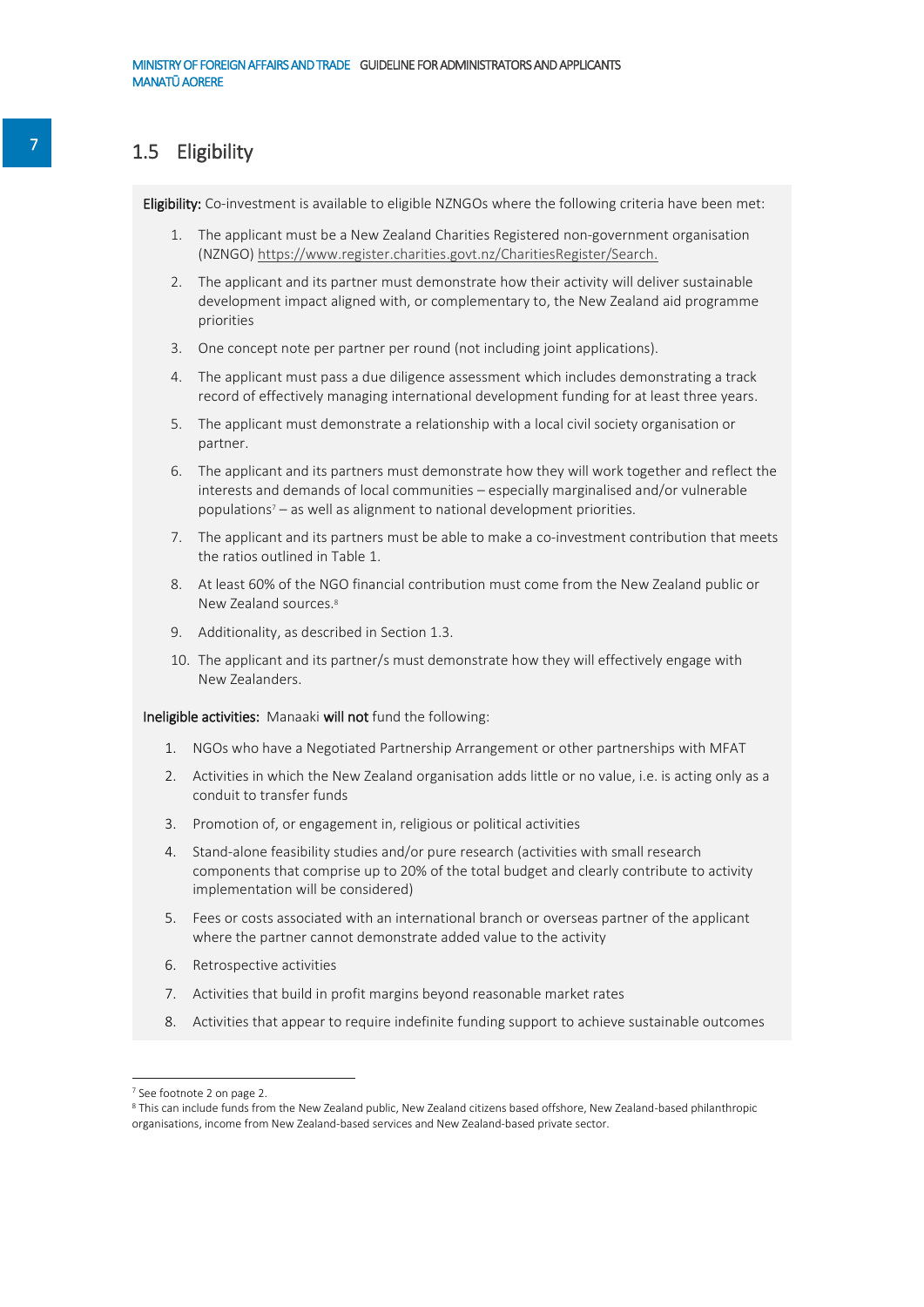- 9. Advocacy activities within New Zealand
- 10. Activities that predominantly are the supply of goods and services for which MFAT considers a more appropriate route is via a competitive procurement process
- 11. Activities which contravene New Zealand's international legal commitments, trade obligations, trade agreements or policy positions in international negotiations
- 12. Equity grants or loans
- 13. Micro-finance as part of the Activity delivery, except where the Activity is not-for-profit and where any repaid micro-finance funds and interest form a revolving fund
- 14. One-off advisory missions
- 15. Activities relating to manufacturing, distributing or selling arms, tobacco, alcohol, gambling products or services; and/or that negatively impact human rights, gender equity or the environment; and/or directly or indirectly support terrorists
- 16. Activities in which the MFAT contribution would not fall within th[e OECD Development](http://www.oecd.org/dac/stats/officialdevelopmentassistancedefinitionandcoverage.htm)  [Assistance Committee definition of Official Development Assistance](http://www.oecd.org/dac/stats/officialdevelopmentassistancedefinitionandcoverage.htm)
- 17. Research, conferences, seminars, training events and/or exchanges to New Zealand or partner country
- 18. Costs associated with participants attending events
- 19. Substantial freight of goods supplied to the overseas country
- 20. Major capital expenditure (purchase of buildings or land)
- 21. Activities considered to be welfare activities, for example on an individual or family rather than a community basis and or implemented long term without a clear exit strategy, for example activities that involve unskilled volunteers supporting orphanages or providing food or medicinal supplies to residential care institutions
- 22. Activities that are determined to be contrary to the interests of New Zealand
- 23. Providing funding to, inadvertently or otherwise, designated terrorist entities as listed on the [New Zealand Police website.](http://www.police.govt.nz/advice/personal-community/counterterrorism/designated-entities/lists-associated-with-resolutions-1267-1989-2253-1988)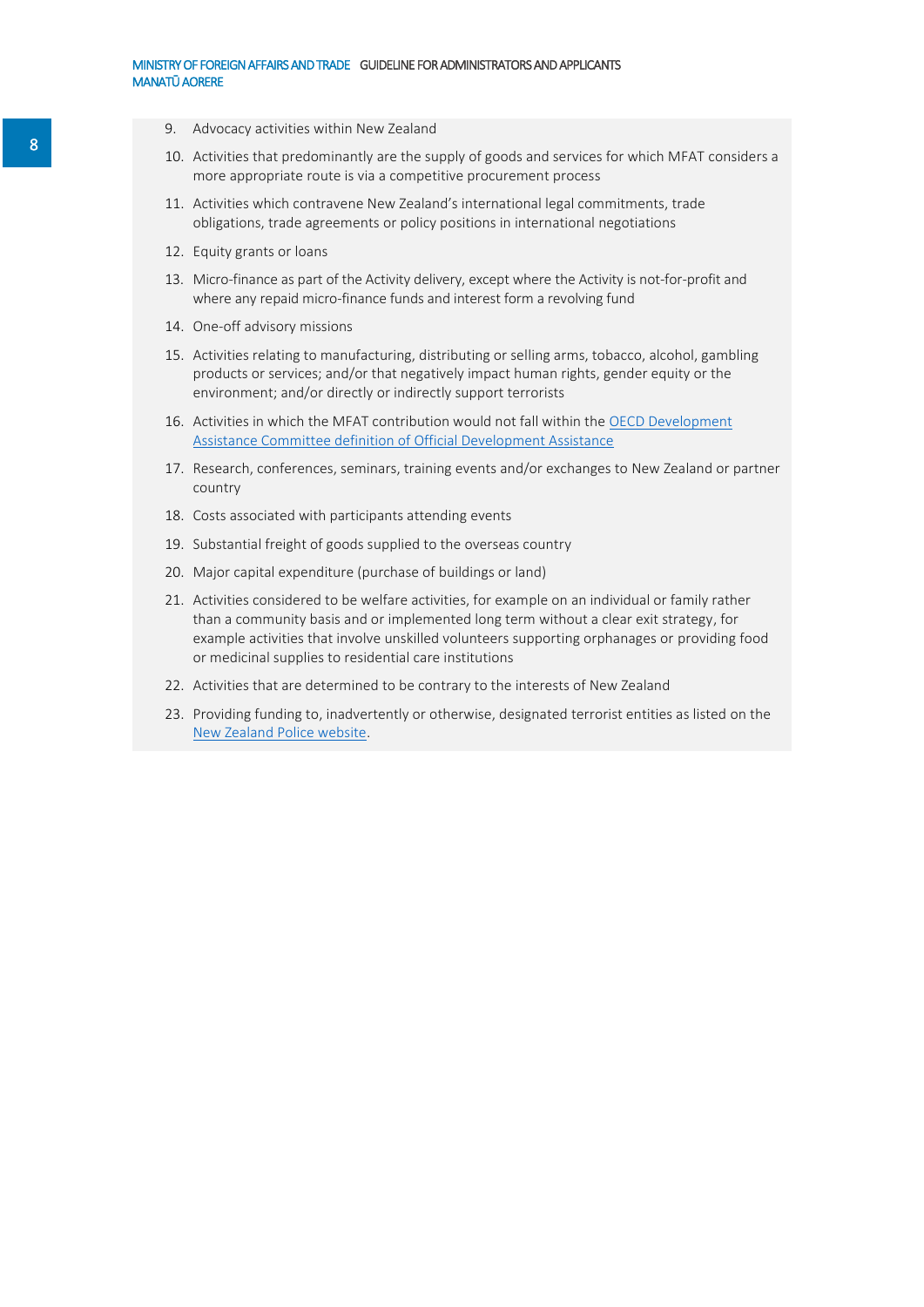## 2 Operating principles

The operating principles of Manaaki will be applied to decide which applicants will be supported, who the fund will target and how activities will be designed, delivered and implemented.

The operating principles ensure the management of Manaaki contributes to the fund's short, intermediate and long-term outcomes.

Manaaki operating principles:

- Focus on reaching vulnerable and/or marginalised people and groups<sup>9</sup>
- Emphasis on quality relationships with local civil society organisations and their constituents
- Essential to confirm local contextual analysis, understanding and genuine representation
- Explicit about responding to community needs and locally identified priorities
- NZNGOs are working to their strengths
- NZNGOs have strong relationship with a New Zealand constituency
- Focus on sustainability of outcomes
- Protects and promotes human rights (including gender and inclusion) and environmental sustainability
- Enable collaboration to achieve enhanced development impact, where appropriate
- Efficient process and engagement with MFAT
- Transparent decision making
- Confirmed additionality activity is not an existing initiative or work programme scheduled to happen anyway
- NZNGOs will meet eligibility requirements
- NZNGO co-investment required to ensure mutuality and common objectives
- Funding from NZNGOs must be 60% sourced from New Zealand<sup>10</sup>
- At least 60% of MFAT co-investment is focused on the Pacific Region
- Align with or complement partner country and New Zealand aid programme priorities

<sup>&</sup>lt;sup>9</sup> See footnote 2 on page 2.

<sup>&</sup>lt;sup>10</sup> This can include funds from the New Zealand public, New Zealand citizens based offshore, New Zealand-based philanthropic organisations, income from New Zealand-based services and New Zealand-based private sector.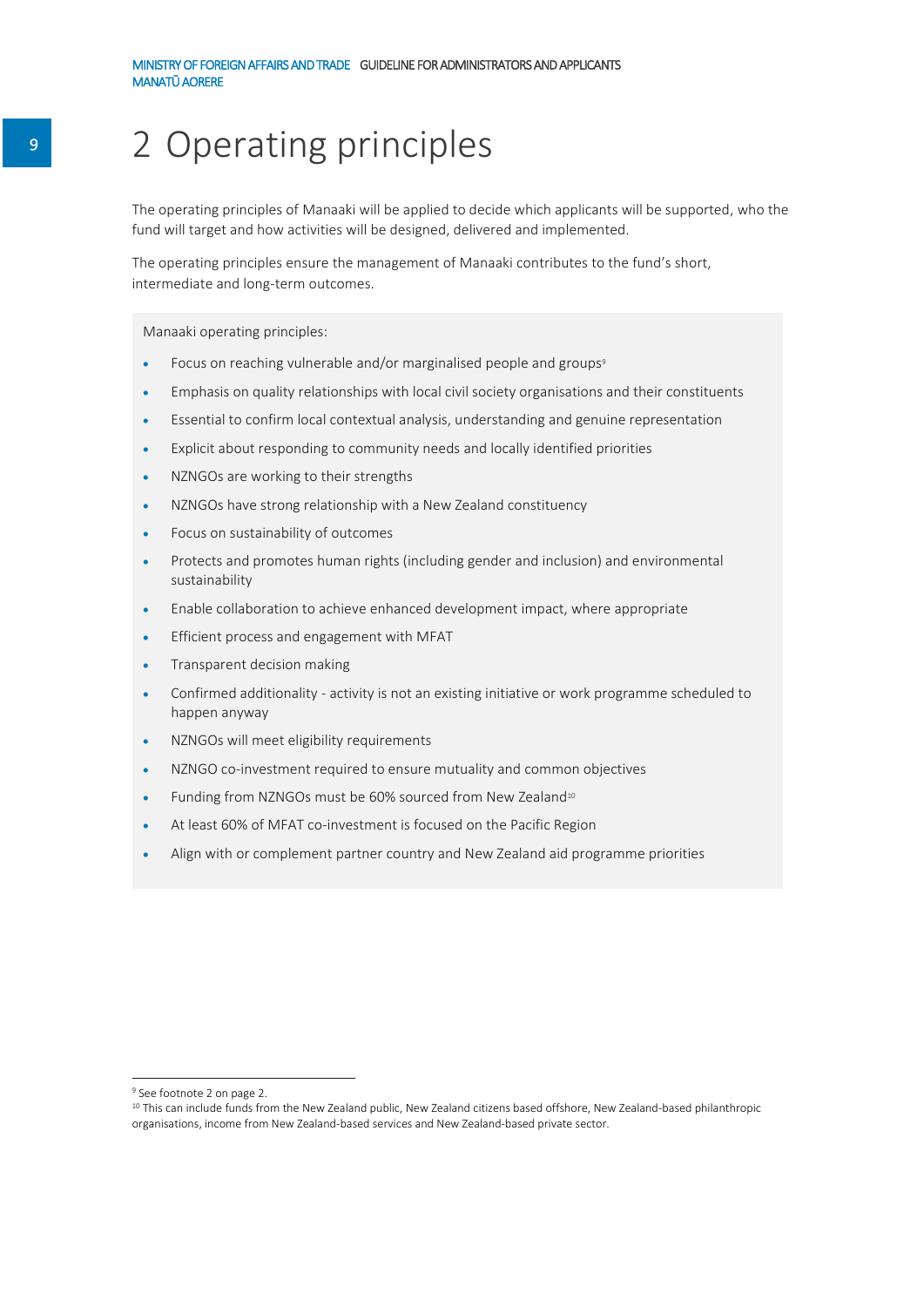## 3 Funding process

The process is designed to maximise efficiency and achieve the Manaaki objectives. The development and assessment of concept notes, due diligence and designs will confirm the:

- 1 Eligibility of the activity and the NZNGO and partners.
- 2 Activity objectives and outcomes, how they impact on the local communities and how they align with partner country and New Zealand aid programme development priorities.
- 3 Relationship between the NZNGO and local CSO and map out key roles and responsibilities.
- 4 Feasibility of proposed implementation including how the NGO is best placed to deliver and other stakeholder relationships.
- 5 Proposed monitoring and evaluation and reporting approach and how they will be delivered.
- 6 Ratios of co-investment contribution to be provided by the NZNGO and local CSO including contribution from New Zealand sources.
- 7 Timeframe and support available to develop a detailed design, workplan and budget.

Table 3 provides an overview of the funding process and this is elaborated in the sections below and their supporting annexes.

| Stage 1: Request for NZNGO<br>applications<br>26 January 2022 - 27 April 2022  | $\bullet$                     | NZNGO eligibility self-assessments<br>NZNGO concept note that aligns with New Zealand aid<br>programme priorities                                                                                                                                                                                                                                     |
|--------------------------------------------------------------------------------|-------------------------------|-------------------------------------------------------------------------------------------------------------------------------------------------------------------------------------------------------------------------------------------------------------------------------------------------------------------------------------------------------|
| <b>Stage 2: Appraisal</b><br>May - July 2022<br>July - October 2022            | ۰<br>$\bullet$<br>٠<br>۰<br>۰ | MFAT engages external assessment of Concept Notes<br><b>MFAT reviews Concept Note assessments</b><br>MFAT approves Manaaki Portfolio<br>Applicants informed of the outcome of their application<br>MFAT engages external due diligence assessments (for<br>new partners)                                                                              |
| <b>Stage 3:</b> Detailed design and<br>contracting<br>August 2022 – April 2023 | ٠<br>۰                        | MFAT approves contribution towards expenses for design<br>MFAT facilitates input from the Partnerships Team,<br>bilateral, post and technical expertise as necessary<br>MFAT appraises design and/or engages external<br>assessment. Appraisal involves Partnerships Team,<br>bilateral, post and technical experts as necessary.<br>NZNGO contracted |

#### Table 3: Overview of Manaaki round four 2022 funding process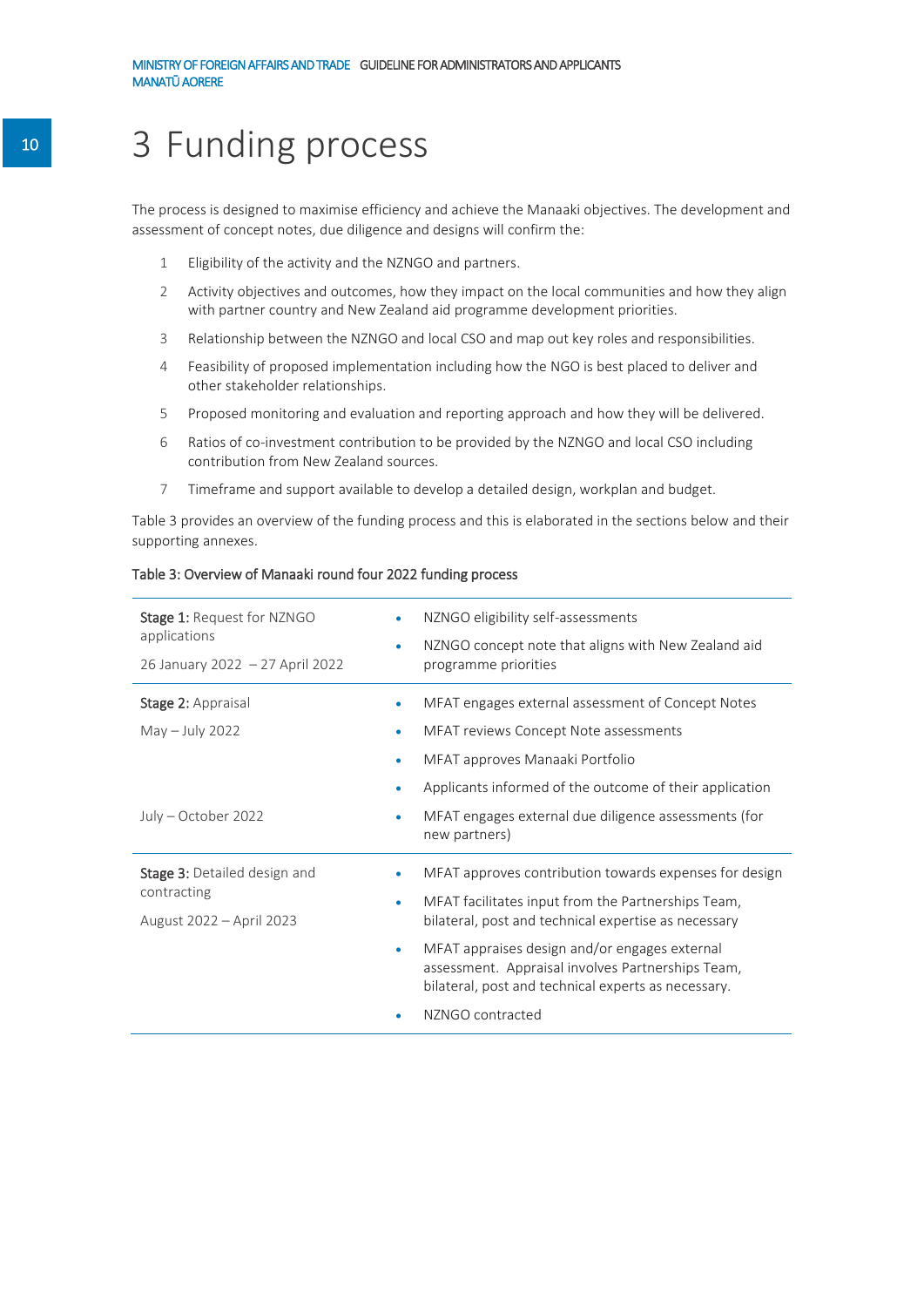| Stage 4: Implementation, | NZNGO co-investment made available |
|--------------------------|------------------------------------|
| monitoring and reporting | Annual activity reporting          |
| March $2023 -$ ongoing   | Annual Manaaki Portfolio reporting |

### 3.1 Stage 1: Request for applications

#### 3.1.1 Due diligence assessment

-

The due diligence assessment will be undertaken to ensure that MFAT supports high performing, legally compliant and registered NZNGOs who can demonstrate international development best practice and work closely with local CSOs that reflect the needs and demands of local communities. Refer to Annex 2 for the due diligence framework and criteria.

Note: Organisations that have passed Manaaki due diligence from a previous round do not need to repeat due diligence. However, they do need to declare any substantive changes that may impact their previous due diligence assessment (page 16).

Due diligence assessment is conducted in two stages:

- 1. NZNGOs will complete a self-assessment against the eligibility criteria and due diligence standards in Annex 2 and confirm that they are able to provide all mandatory documentation.<sup>11</sup> If the NZNGO assesses that it satisfies due diligence standards after completing the form in Annex 3, then it can submit a concept note in Annex 4.
- 2. If the concept note is approved, then the NZNGO will be invited to submit all mandatory documentation for due diligence. This submission will be reviewed by an external provider to recommend to MFAT whether the NZNGO meets the due diligence standards.

Note: If an NZNGO is not able to satisfy all due diligence criteria and provide all mandatory documentation in line with the requirements outlined in this document, then it should not submit a concept note and/or should seek further guidance from MFAT. The purpose of the self-assessment is to maximise the efficiency of the process and ensure that NZNGOs, local CSOs, communities and MFAT do not invest in developing and assessing concept notes that will not be eligible for funding.

For organisations not yet able to meet the due diligence requirements, the self-assessment process can be used to identify areas to strengthen capability and then re-assess whether an organisation could be eligible for future Manaaki funding.

*How do the MFAT due diligence frameworks work alongside the Council for International Development Code of Conduct?*

MFAT views its due diligence frameworks and Council for International Development (CID) Code of Conduct as complementary.

The CID Code of Conduct is a voluntary, sector self-regulated code of good practice, which MFAT sees as crucial for raising awareness and encouraging best practice and accountability within the New Zealand

 $11$  The due diligence assessment seeks to confirm that NZNGOs are currently meeting due diligence standards and are already actively applying the policies and processes described in the mandatory documentation., Policies developed for the purpose of meeting the due diligence standards will generally not be accepted as NGOs will need to demonstrate ongoing review of policies, with the exception of mandatory documents marked with one asterisk\* (i.e. a letter of support from the in-country partner) and the documents noted via the footnotes in the due diligence as being able to be under development.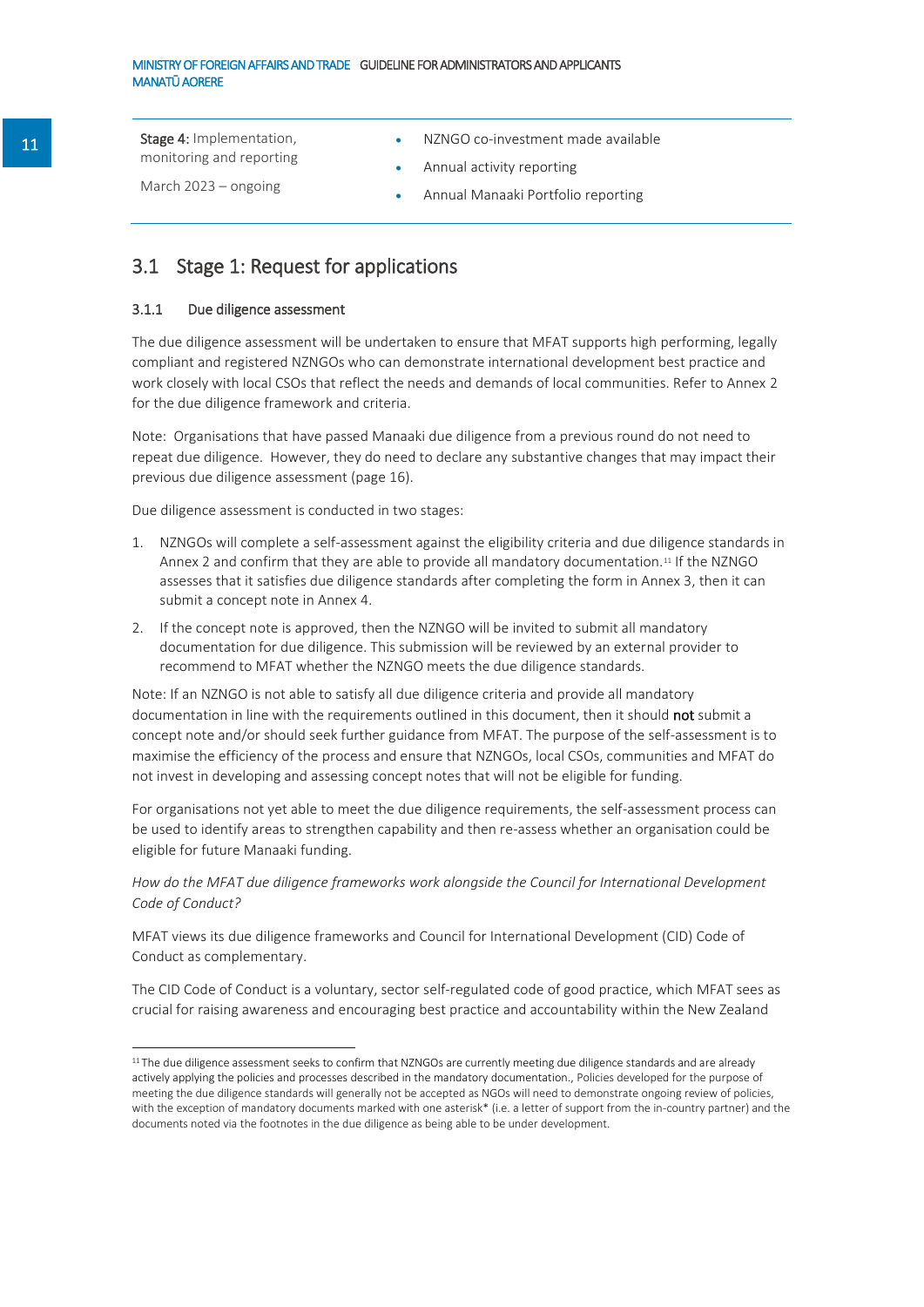#### MINISTRY OF FOREIGN AFFAIRS AND TRADE GUIDELINE FOR ADMINISTRATORS AND APPLICANTS MANATŪ AORERE

international development sector. MFAT's due diligence is a rigorous evidence-based process, which seeks to provide the Government and New Zealand taxpayers with the reassurance that organisations receiving funding have been objectively and independently verified as meeting key criteria.

Being a signatory to the CID Code of Conduct provides an additional source of verification for various domains within the Manaaki Due Diligence process, but it is not a mandatory requirement. This is to ensure that Manaaki is widely accessible to a diverse range of NZNGOs. If any NGO receiving Manaaki funding was not a CID member or Code of Conduct signatory, MFAT would encourage them to consider joining and becoming a signatory.

#### 3.1.2 Concept Note

The concept note template provides an overview of the proposed activity and evidence of the relationship between the NZNGO and local NGO. This will form the basis for a preliminary business case for MFAT to co-invest in an activity.

The concept note confirms:

- 1 The country of the proposed activity
- 2 The sector of the proposed activity
- 3 The problem definition and opportunity
- 4 Who will benefit
- 5 The total budget required for the proposed activity
- 6 The co-investment being provided by the NZNGO
- 7 The co-investment requested from MFAT
- 8 The strength of the relationship with the New Zealand public
- 9 Expected long term outcomes and how they align with MFAT development priorities
- 10 Local voice and representation
- 11 Delivery feasibility and risk, and
- 12 Value for money

MFAT will review the concept notes and apply an assessment rating as described in 3.2.

### 3.2 Stage 2: Concept appraisal

The application will be assessed to determine it meets the eligibility criteria outlined in section 1.5. If it does, assessment of the concept note will be undertaken based on the four assessment areas (with an additional section on responding in the COVID-19 context also taken into account):

- 1. The relevance and effectiveness of the strategic investment Applicant needs to demonstrate that the Concept is based on sound knowledge of the context and inclusive of approaches which will reach vulnerable and/or marginalised people and groups.
- 2. The local investment Proposed activities must be based on genuine partnership with local CSO partners who can demonstrate connectedness and representativeness of community needs and voices, utilising a strengths-based approach. Manaaki applicants must also demonstrate how their activities will strengthen local civil society in order to build long-term resilience.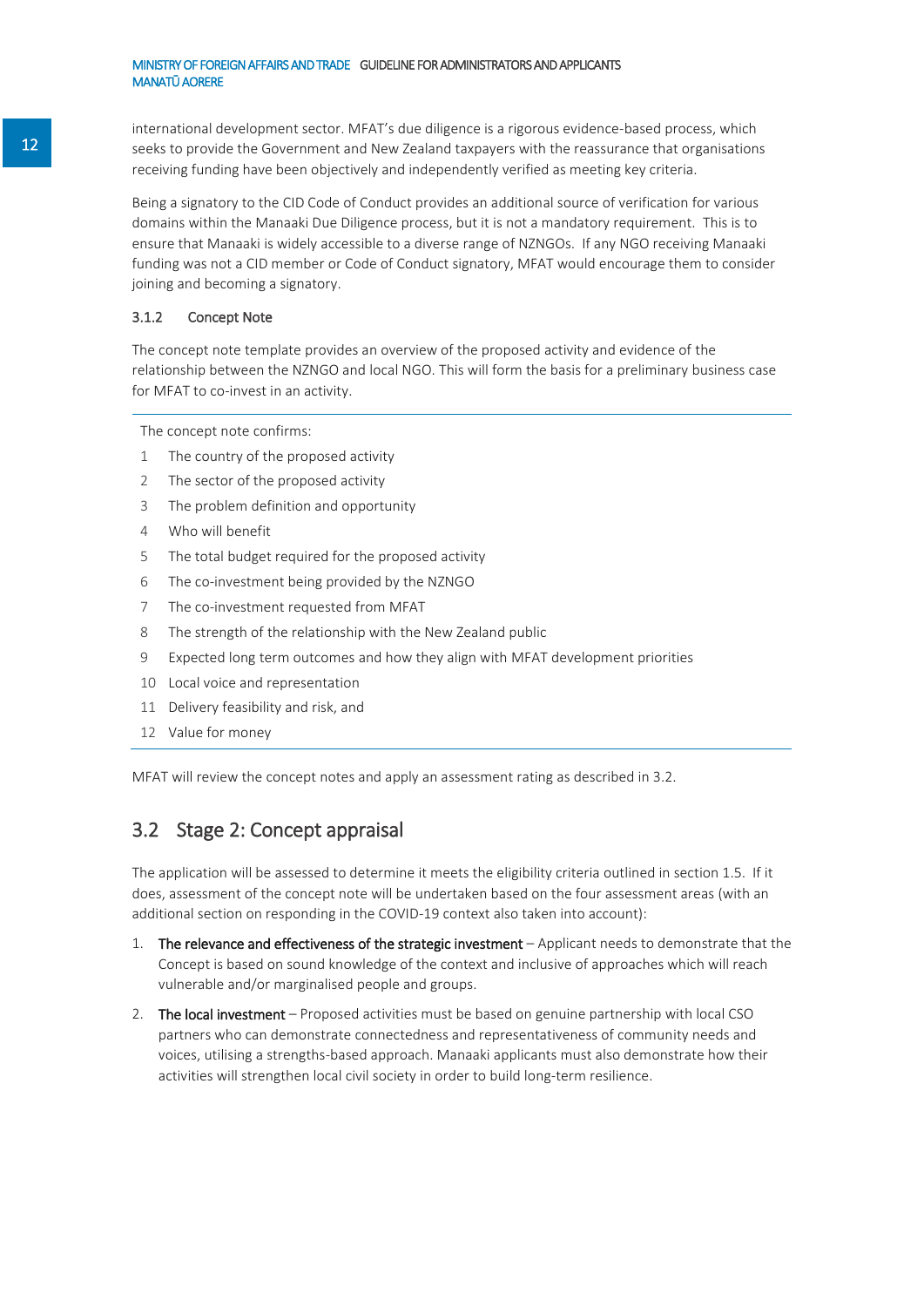- 3. The management feasibility MFAT needs to be confident that the intended delivery of activities will be effectively project managed with clear roles and responsibility for respective parties based on demonstrated capability.
- 4. The financial investment MFAT needs to be confident the financial investment will allow efficient delivery of all activities and offer value for money.

Applicants responses to assessment questions in each area will be assessed according to the framework provided in Annex 5. Each of these four assessment areas has been weighted at 25%. Applications exceeding page/word limits will face point deductions. The selection of successful concepts notes will be based on a two-stage process:

- Review of individual concept notes (primary process): Concept notes will be reviewed by an external assessor, the MFAT Partnerships Unit and MFAT posts, bilateral and thematic teams as appropriate. Individual assessment questions will be scored from 1-5 and scores will be averaged for each assessment area. Manaaki will prioritise the highest scoring concept notes in line with the fund's objective to support strong projects to achieve impact.
- Review of the portfolio (secondary process): Once the highest scoring concept notes are identified, MFAT will review the portfolio to ensure that 60% of funding will be focused on the Pacific. If the highest scoring concept notes (those receiving scores of 4 and 5 in all assessment areas) represent more than NZ\$6 million, then MFAT will consider the complementarity of concepts in the portfolio and the extent to which MFAT's geographic and sectoral priorities are represented. If the highest scoring concept notes represent less than NZ\$6 million, then MFAT will consider concept notes which have scored 3 in any of the assessment areas.

MFAT will provide feedback to successful and unsuccessful applicants through a phone call to discuss the assessment and written feedback on performance in each assessment area.

As noted above, if an NZNGO's concept note is selected, then they will be required to provide all mandatory documentation (and supplementary evidence as required) to demonstrate compliance with MFAT's due diligence standards (unless the applicant has already passed Manaaki due diligence). An independent provider will undertake the due diligence assessment of the NZNGO.

## 3.3 Stage 3: Detailed design and contracting

For successful concept notes MFAT will provide a contribution to expenses to develop a full design. MFAT will confirm in writing that it will provide this support. Contribution to design costs will be 8% of the MFAT co-investment amount, up to a maximum of \$40,000, with half paid once MFAT has completed its due diligence process and half on acceptance of the design.

Submitted designs will be appraised and applicants will be advised of the outcome of the appraisal.

A design document template will be provided to applicants with successful concept notes. This includes:

- The Goal
- Problem and/or opportunity
- Optioneering
- Expected results and long-term, medium-term and short-term outcomes
- Who will benefit (how will vulnerable and/or marginalised people and groups be reached?)
- Actual outputs to be delivered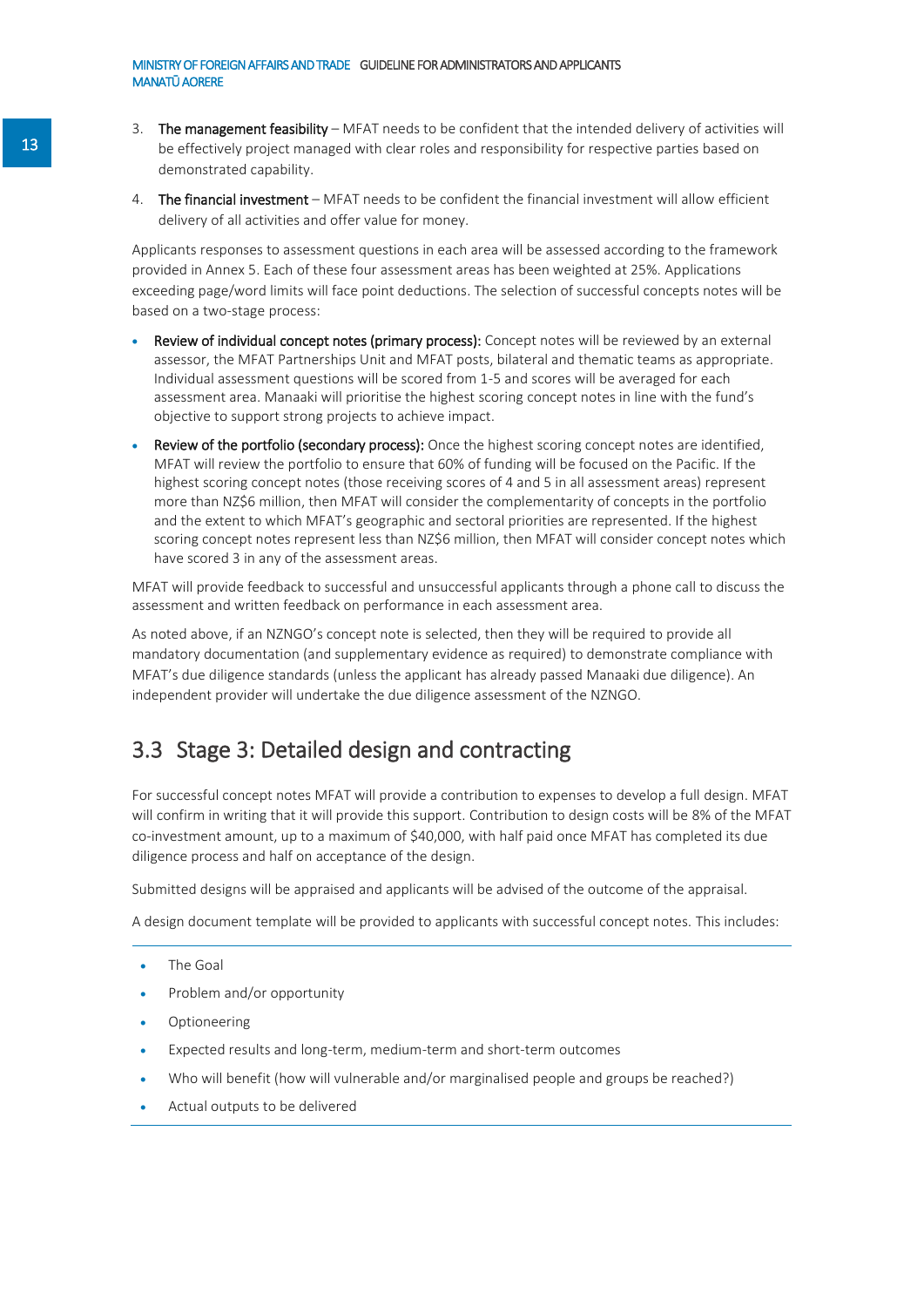- Clear roles and responsibilities of the NZNGO and local CSO partner
- Stakeholder mapping
- A comprehensive activity work plan
- Detailed Risk Matrix and Management Plan
- A complete budget
- Verification as to how co-investment and in-kind contributions will be made available/sourced
- A monitoring and evaluation framework that confirms how information will be captured at the input, activity, output and outcome levels<sup>12</sup>
- A New Zealand constituency engagement plan
- A table of deliverables (e.g. progress reports, acquittals and constituency engagement products)

When designs are approved, MFAT will negotiate Grant Funding Arrangements (GFA) with the NZNGO.

Together MFAT and the NZNGO will agree:

- a tranche payment schedule
- a reporting and acquittal schedule linked to the payment schedule, and
- a monitoring schedule.

MFAT may independently monitor activities in coordination with NZNGO and local partners.

### 3.4 Stage 4: Implementation

The design document will guide project implementation and all monitoring, reporting and performance assessment will be based on the programme theory and results framework therein. Further guidance on how Manaaki will align with and report against MFAT's development, partnerships and public diplomacy outcomes can be found in the overarching monitoring, evaluation, research and learning (MERL) Framework for the Partnering for Impact Programme.

#### If you have any questions about the Manaaki Guidelines, please contact: [PartneringforImpact@mfat.govt.nz.](mailto:PartneringforImpact@mfat.govt.nz)

 $12$  It will be critical to demonstrate how beneficiaries and local partners will be enabled and encouraged to provide direct reports and feedback.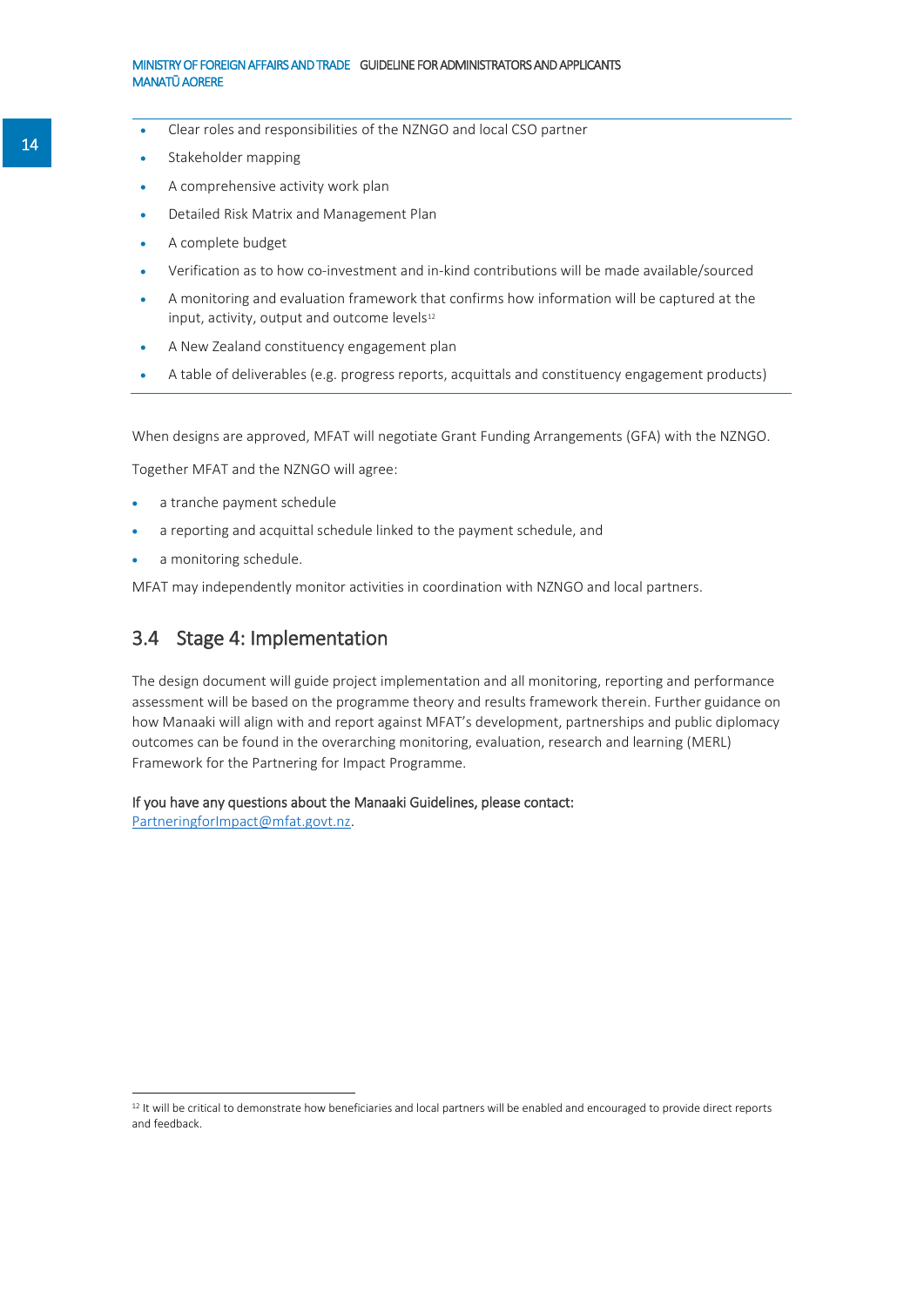## How to complete the application

## Annex 1 Applying to the Fund

The Ministry of Foreign Affairs and Trade (MFAT) uses the information you provide to determine the application eligibility and which concept notes should proceed to design. It is important that you provide all information requested. Please write as concisely as possible.

Reviewing the guidelines and writing your application:

- Please read the Manaaki Guidelines for Applicants and the Manaaki Application Form in full before starting to fill them out. Take particular care when reading through the eligibility and ineligibility sections (at 1.5) as well as the due diligence self-assessment and concept note template sections.
- Please complete the due diligence self-assessment first to determine whether your organisation meets the criteria to apply to the fund.
- Only applications using the Manaaki Application Form concept note template format will be accepted. The completed concept note must comply with the indicated A4 page limits. Applications exceeding page/word limits will face point deductions. Please enter information using the headings in the guidance provided in the template.

Sending your application:

- Please submit documents as word documents, *do not* convert them to PDFs (with the exception of the signed declaration if this is a scanned pdf).
- Required information includes:
	- a. Due diligence self-assessment form or the declaration at the end of Annex 3 for NGOs that have previously passed due diligence (Annex 3)
	- b. Concept note application form (Annex 4)
	- c. Signed declaration (see Annex 6)

No additional documentation will be considered.

#### Please email all three completed documents by 11am Wednesday 27 April 2022 to Partnering for Impact[: PartneringforImpact@mfat.govt.nz](mailto:PartneringforImpact@mfat.govt.nz)

If you have any questions or would like to discuss your application, please get in touch by emailin[g PartneringforImpact@mfat.govt.nz.](mailto:PartneringforImpact@mfat.govt.nz)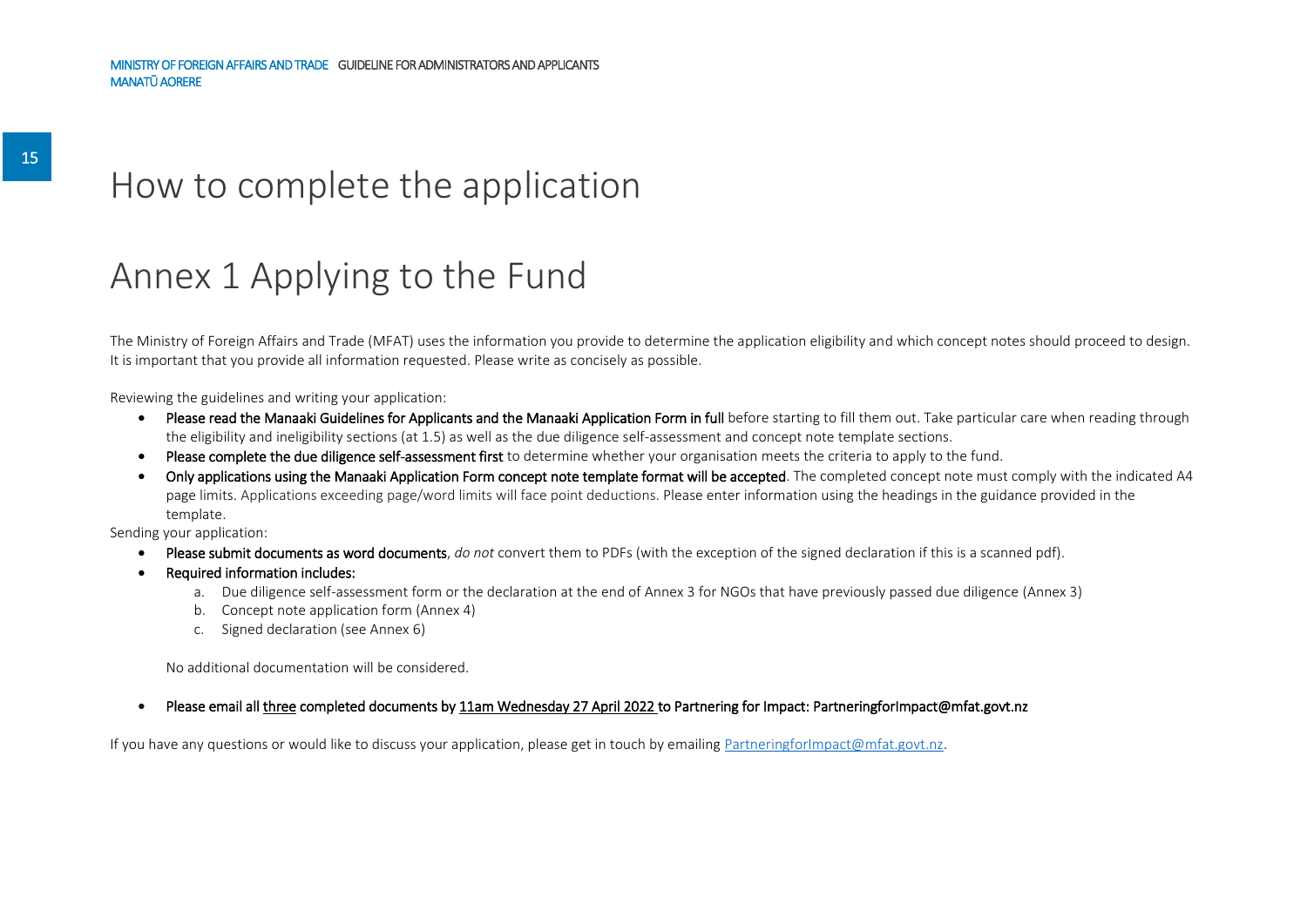## Annex 2 Due Diligence Assessment

The due diligence assessment will be undertaken to ensure that MFAT supports high performing, legally compliant and registered NZNGOs who can demonstrate international development best practice and work closely with local CSOs<sup>13</sup> that reflect the needs and demands of local communities. Note:

- 1. Organisations that have passed Manaaki due diligence from a previous round do not need to repeat due diligence. However, they do need to declare any substantive changes that may impact their previous due diligence assessment by completing the due diligence declaration on page 38.
- 2. MFAT undertook a review of its Partnering for Impact due diligence in 2021. The review found that the due diligence process was robust, fit for purpose and in line with the practice of other donors, but recommended enhancements including providing applicants with the complete list of evidence/documents upfront and more clarity on what would be sought so as to help NGOs understand what was required and relevant. Clarifications have been made including to risk, complaints, auditing, in-country partner due diligence and capacity building, and good practice development. There have also been changes to child protection, PSEAH and health and safety (to better align requirements with the latest MFAT approach and best practice). This has resulted in an updated list of mandatory documents.

Due diligence assessment is conducted in two stages:

- 1. NZNGOs will complete a self-assessment (see Annex 3) against the following due diligence standards and confirm that they are able to provide all mandatory documentation. If the NZNGO believes it satisfies due diligence standards after completing the self-assessment form, then it should submit a concept note in Annex 3.
- 2. If the concept note is approved, then the NZNGO will be invited to submit all mandatory documentation and explanatory narrative. This submission will be reviewed by an external provider to make recommendations on whether the due diligence standards have been met and/or whether strengthening could be undertaken during design and/or implementation that would enable standards to be met. MFAT reserves the right to ask for additional information where necessary to ensure it can verify a standard is met.

Note: If an NZNGO is not able to satisfy all due diligence criteria and provide all mandatory documentation in line with the requirements outlined in this document, then it should not submit a concept note and/or should seek further guidance from MFAT. The purpose of the self-assessment is to maximise the efficiency of the process and ensure that NZNGOs, local CSOs, communities and MFAT do not invest in developing and assessing concept notes that will not be eligible for funding.

The due diligence assessment seeks to confirm that NZNGOs are currently meeting due diligence standards and are already actively applying the policies and processes described in the mandatory documentation. Policies developed for the purpose of meeting the due diligence standards will not generally be accepted<sup>14</sup> as NGOs will need to demonstrate ongoing review of policies, with the exception of mandatory documents marked with one asterisk\* (i.e. a letter of support from the in-country partner) and the documents noted via the footnotes as being able to be under development. For organisations not yet able to meet the requirements, the self-assessment process can be used to identify areas to strengthen prior to future Manaaki funding applications.

<sup>13</sup> See footnote 1 on page 2.

<sup>&</sup>lt;sup>14</sup> Exceptions may be considered on a case by case basis.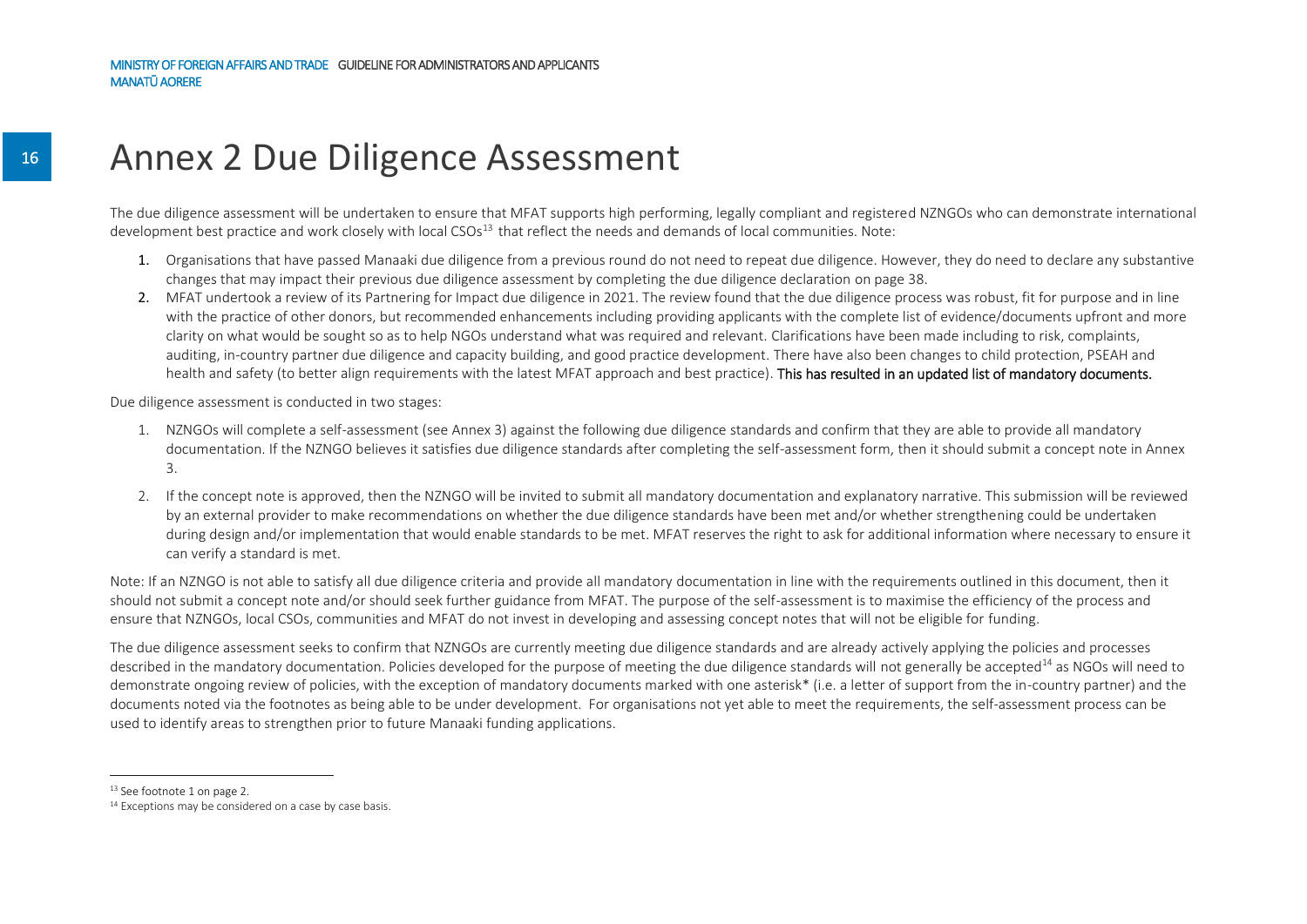17

|                | <b>STANDARD</b>                                                                                                            | INDICATORS: NGO IS (OR HAS)                                                                                                                                                                                                                                                  | MANDATORY EVIDENCE                                                                                                                                                                                                                                                                                                                                                                                                                                             | <b>WHAT ASSESSORS TEST</b>                                                                                                                                                                                                                                                                                                                                                                                                                                                                                                                                                                                                                                                                                                                                    |
|----------------|----------------------------------------------------------------------------------------------------------------------------|------------------------------------------------------------------------------------------------------------------------------------------------------------------------------------------------------------------------------------------------------------------------------|----------------------------------------------------------------------------------------------------------------------------------------------------------------------------------------------------------------------------------------------------------------------------------------------------------------------------------------------------------------------------------------------------------------------------------------------------------------|---------------------------------------------------------------------------------------------------------------------------------------------------------------------------------------------------------------------------------------------------------------------------------------------------------------------------------------------------------------------------------------------------------------------------------------------------------------------------------------------------------------------------------------------------------------------------------------------------------------------------------------------------------------------------------------------------------------------------------------------------------------|
|                | NGO is a legally<br>established not-for-<br>profit with a head<br>office or primary<br>place of business in<br>New Zealand | Registered in New Zealand as a<br>Charitable Trust or Incorporated<br>Society<br>Registered as a not-for-profit on<br>the Charities Register                                                                                                                                 | Registration number                                                                                                                                                                                                                                                                                                                                                                                                                                            | Confirm entity is a NZ charitable organisation registered and<br>based in NZ<br>Confirm location of head office is in NZ<br>Confirm NGO is up-to-date with its filing requirements.                                                                                                                                                                                                                                                                                                                                                                                                                                                                                                                                                                           |
| $\overline{2}$ | NGO has adequate<br>structures and<br>systems for<br>governance,<br>management, and<br>accountability to<br>stakeholders   | A suitably qualified and<br>functioning Board that operates<br>as per the NGO's governing<br>instruments<br>A suitably qualified and<br>functioning management team<br>Policy and procedures to<br>identify, report, and (if<br>appropriate) manage conflicts of<br>interest | Governing Instrument (Constitution or Trust<br>Deed)<br>List of governing members summarising<br>experience, qualifications*<br>List of key management personnel<br>summarising experience, qualifications*<br>Conflict of Interest (COI) Policy (or<br>equivalent <sup>15</sup> ) which outlines: how COI are<br>identified; how often they are updated and<br>what procedures are to be followed when a<br>COI is identified<br>Copy of current COI register | Confirm that the Governing Instrument provides sufficient detail<br>about the board's structure, its terms, appointment requirements<br>and responsibilities<br>Confirm that the Board meets regularly to carry out its<br>responsibilities<br>Check that the recruitment process for Board/Management is<br>robust<br>Check that collectively, the Board has sufficient skills and<br>experience to fulfil the roles and responsibilities documented in<br>the governing documents<br>Check that collectively, the Management team has sufficient skills<br>and experience to fulfil key management and program roles and<br>responsibilities<br>Confirm there is an appropriate process to identify and manage<br>COIs, and that COIs are updated regularly |

<sup>\*</sup> Can be produced for the purposes of the due diligence process/this application. 15 i.e., manual, documented procedures or guidelines.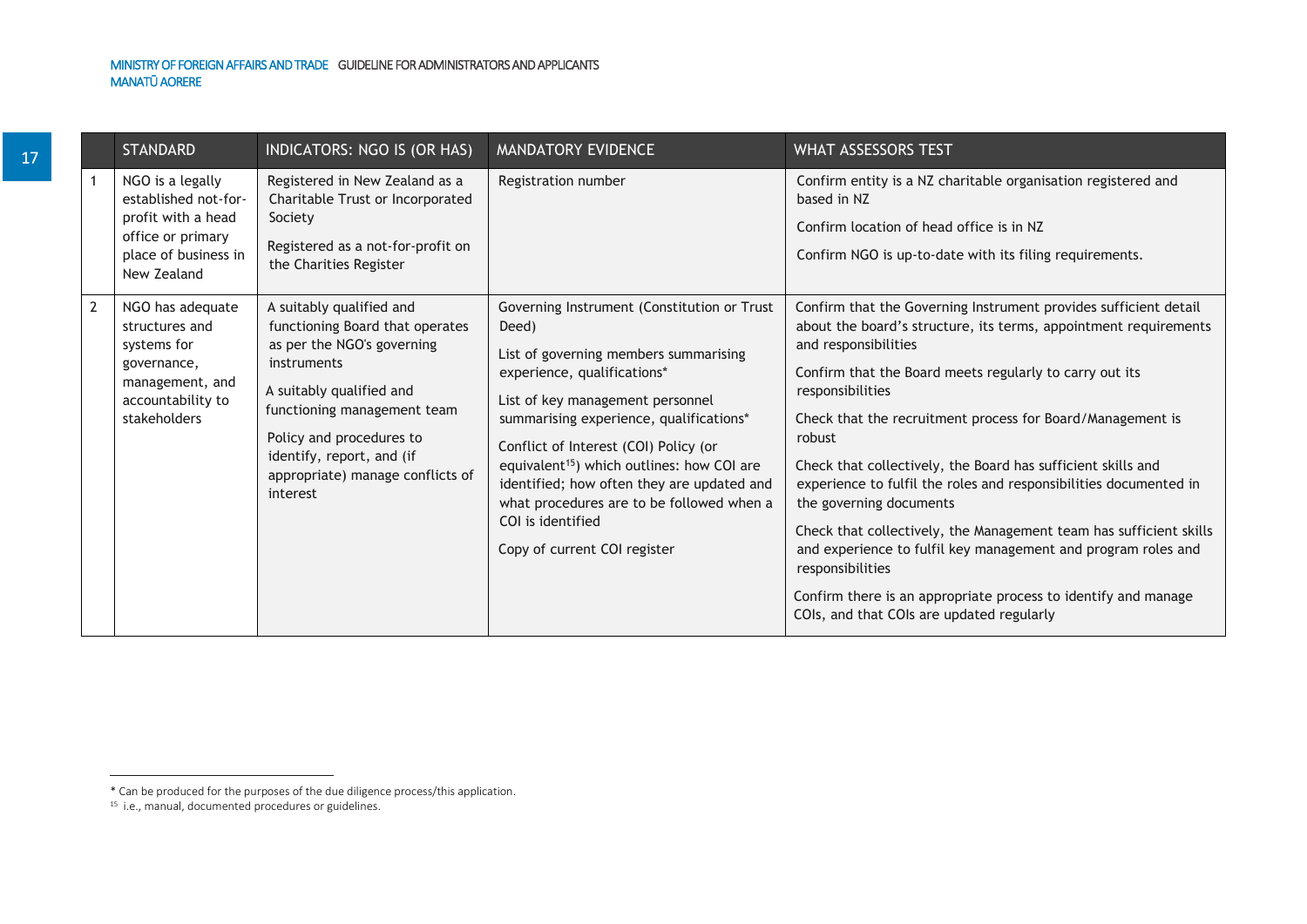|   | <b>STANDARD</b>                                             | INDICATORS: NGO IS (OR HAS)                                                                                                                                                                                                                                                                                                           | MANDATORY EVIDENCE                                                                                                                                                                                                                                                                                                                                                                                                                                                                                                                                                                           | <b>WHAT ASSESSORS TEST?</b>                                                                                                                                                                                                                                                                                                                                                                                                                                                                                                                                                                                                                                                                                                                                            |
|---|-------------------------------------------------------------|---------------------------------------------------------------------------------------------------------------------------------------------------------------------------------------------------------------------------------------------------------------------------------------------------------------------------------------|----------------------------------------------------------------------------------------------------------------------------------------------------------------------------------------------------------------------------------------------------------------------------------------------------------------------------------------------------------------------------------------------------------------------------------------------------------------------------------------------------------------------------------------------------------------------------------------------|------------------------------------------------------------------------------------------------------------------------------------------------------------------------------------------------------------------------------------------------------------------------------------------------------------------------------------------------------------------------------------------------------------------------------------------------------------------------------------------------------------------------------------------------------------------------------------------------------------------------------------------------------------------------------------------------------------------------------------------------------------------------|
| 3 | Relationship with<br>New Zealand<br>constituency            | Able to clearly identify New<br>Zealand constituency/supporter<br>base<br>Evidence of communication<br>outreach strategies to<br>constituency<br>Evidence of capacity to<br>communicate MFAT support                                                                                                                                  | Annual Report or equivalent16 (or link to<br>website) which describes engagement with<br>the New Zealand public17 and<br>demonstrates donor acknowledgement<br>Statement of willingness to communicate<br>MFAT support*<br>Two examples of relationship with New<br>Zealand constituency i.e. social media,<br>membership, supporter newsletters.                                                                                                                                                                                                                                            | Confirm Annual Report or equivalent documents/website describe<br>engagement with the New Zealand public and demonstrate donor<br>acknowledgement<br>Check the statement presented explicitly states willingness to<br>communicate MFAT support<br>Confirm relationship examples are recent and target the NGO's NZ<br>constituency and/or supporter base.                                                                                                                                                                                                                                                                                                                                                                                                             |
| 4 | NGO has<br>appropriate<br>financial systems<br>and controls | Documented policies and<br>transparent procedures to<br>account for funding<br>Accounting systems that can<br>effectively, efficiently and<br>transparently manage and<br>monitor the use of public funds<br>Financial systems for controlling<br>general ledger and project ledger<br>Annual audited/reviewed<br>financial statement | Financial Policies and/or procedures<br>manual provides details on how the NGO<br>actions receipting grants, partner funds<br>transfer, acquittals, cash management,<br>monthly reconciliation process, budget<br>management, payment controls, separation<br>of roles, foreign exchange/interest rate<br>gains, internal audits/controls<br>Financial Delegation policy<br>Name of accounting system and a chart of<br>accounts (list of General Ledger accounts)<br>Signed copy of audit/reviewed18 Financial<br>Statements and copy of audit/reviewer's<br>management letter19 (3 years). | Confirm there is an appropriate policy or manual including for<br>each of the following: receipting grants, partner funds transfer,<br>acquittals, cash management, monthly reconciliation process,<br>budget management, payment controls, separation of roles,<br>foreign exchange/interest rate gains, internal audits/controls<br>Confirm Financial Delegation policy is appropriate, <2 years old;<br>and includes one-up approval for discretionary expenditure<br>Check General Ledger codes allow revenue and expenses to be<br>tracked at a sufficient level of detail to report on the differing<br>types of income and expenditure<br>Identify if an audit/review has identified any control or<br>misrepresentation issues relevant to this due diligence. |

<sup>&</sup>lt;sup>16</sup> Public publication or accountability reporting.

<sup>&</sup>lt;sup>17</sup> This can include the public in New Zealand, New Zealand citizens based offshore and New Zealand based private sector.

<sup>&</sup>lt;sup>18</sup> Financial statements must be audited by a qualified auditor if the total operating expenditure for the previous two years was over \$1m. Between \$1m-\$500k financial statements must be either audited or reviewed by a qualified auditor. Less than \$500k financial statements are not required by law to have an audit or review unless required by the NGO's rules (e.g. trust deed, constitution or charter) or as a condition of receiving a grant.

<sup>&</sup>lt;sup>19</sup> The letter or report provided by your auditor to management and governance at the end of the audit which sets out the key areas of focus during the audit, recommendations for improvements, any audit adjustments, and required communications.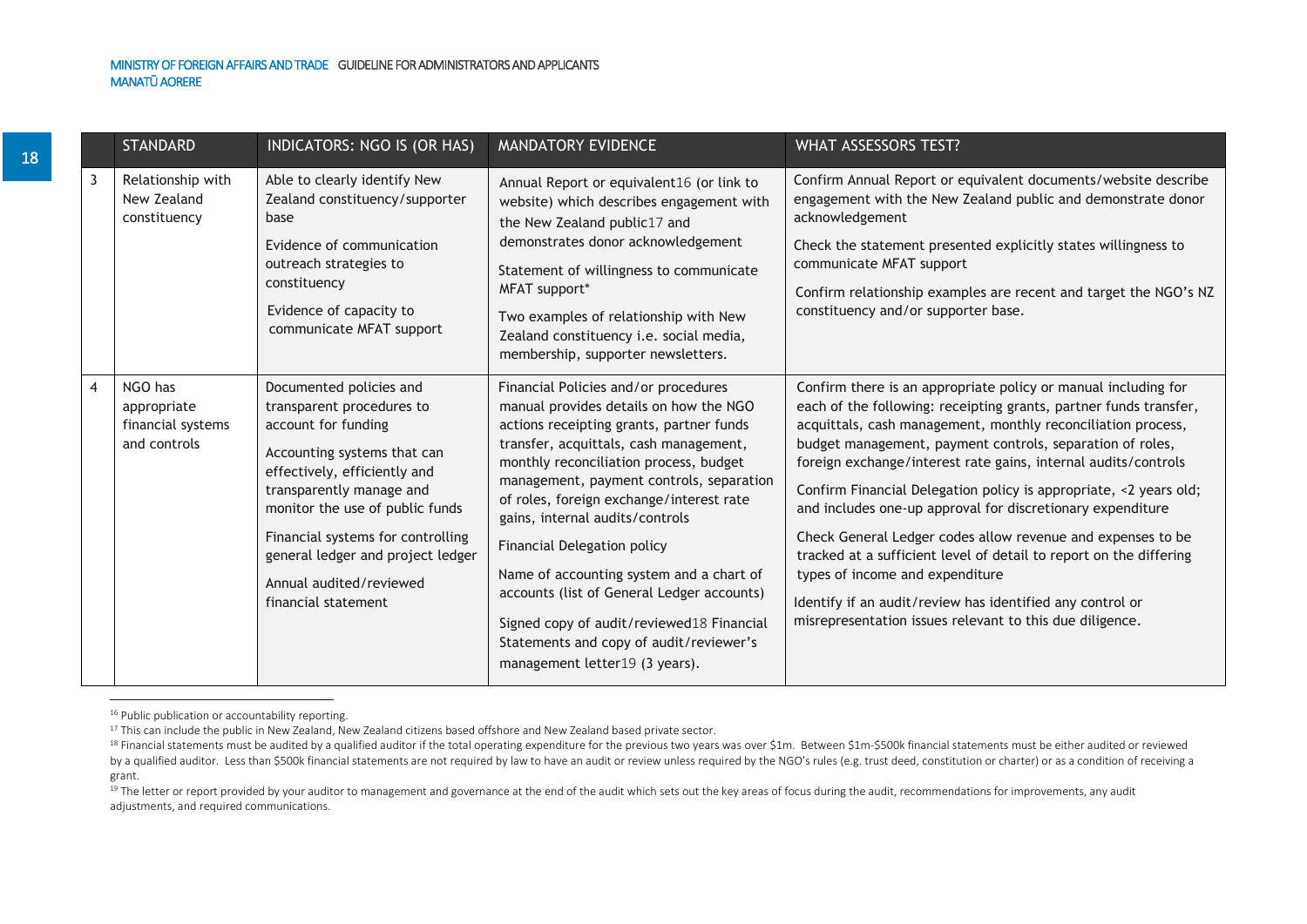|   | <b>STANDARD</b>                                    | <b>INDICATORS: NGO IS/HAS</b>                                                                                                                                                                                                                                                         | <b>MANDATORY EVIDENCE</b>                                                                                                                                                                                                                                                                                                                                                                                                                                                                | <b>WHAT ASSESSORS TEST?</b>                                                                                                                                                                                                                                                                                                                                                                                                                                                                                                                                                                                                                                                                                                                                                                                                              |
|---|----------------------------------------------------|---------------------------------------------------------------------------------------------------------------------------------------------------------------------------------------------------------------------------------------------------------------------------------------|------------------------------------------------------------------------------------------------------------------------------------------------------------------------------------------------------------------------------------------------------------------------------------------------------------------------------------------------------------------------------------------------------------------------------------------------------------------------------------------|------------------------------------------------------------------------------------------------------------------------------------------------------------------------------------------------------------------------------------------------------------------------------------------------------------------------------------------------------------------------------------------------------------------------------------------------------------------------------------------------------------------------------------------------------------------------------------------------------------------------------------------------------------------------------------------------------------------------------------------------------------------------------------------------------------------------------------------|
| 5 | NGO is in a sound<br><b>Financial Position</b>     | Assets are of greater value<br>than liabilities, and sufficient<br>liquidity and working capital<br>and reserves to meet existing<br>and planned commitments<br>The capacity to raise funds<br>from the New Zealand<br>public <sup>20</sup><br>Operating within any bank<br>covenants | Audited/reviewed Financial Statements (3 years) -<br>assessor will use those provided in Standard 4<br>Statement of fundraising over past three years*<br><b>Reserves Policy</b><br>Any Bank covenants                                                                                                                                                                                                                                                                                   | Check NGO received an unqualified opinion for the last 3 years<br>and seek further information if required<br>Check the working capital ratio is sufficient given the size of<br>the organisation<br>Check whether recent years show signs of a deteriorating<br>working capital position, and seek further information if<br>required on the causes and implications of this<br>Check the value (and quality) of assets is greater than the<br>value of liabilities<br>Check revenue streams indicate the NGO can continue to<br>consistently raise funds from the public to cover expenses and<br>that it is not reliant on MFAT funding<br>Review use of reserves is in line with reserves policy and that<br>NGO can meet Manaaki's co-investment criteria (section 1.3).<br>If applicable, check NGO meets terms of bank covenants. |
| 6 | NGO has systems<br>to prevent<br>funding terrorism | Systems and processes for<br>countering financing of<br>terrorism which are<br>consistent with New Zealand<br>counter terrorism legislation<br>and include a verifiable<br>process for ensuring that<br>partners (and any<br>downstream sub-grantees or<br>pertinent contractors) are | Counter-Terrorism Policy and procedures which<br>contain at a minimum, but not limited to:<br>references to the Anti-Money Laundering and<br>Countering Financing of Terrorism Act 2009,<br>and Terrorism Suppression Act 2002<br>requires reviews of all organisations and<br>individuals regularly against global lists of<br>'terrorist organisations'<br>iii) the frequency of the check is documented<br>iv) the prevention procedures in place in the staff<br>recruitment process | Confirm policy and procedures contain elements (i) -(viii)<br>Confirm screening has been done for partners<br>If applicable, confirm screening has been done for downstream<br>partners/sub-contractors.                                                                                                                                                                                                                                                                                                                                                                                                                                                                                                                                                                                                                                 |

 $^{20}$  This can include funds raised from the public in New Zealand, New Zealand citizens based offshore, New Zealand based philanthropic organisations, income from New Zealand based services and NZ based private sector.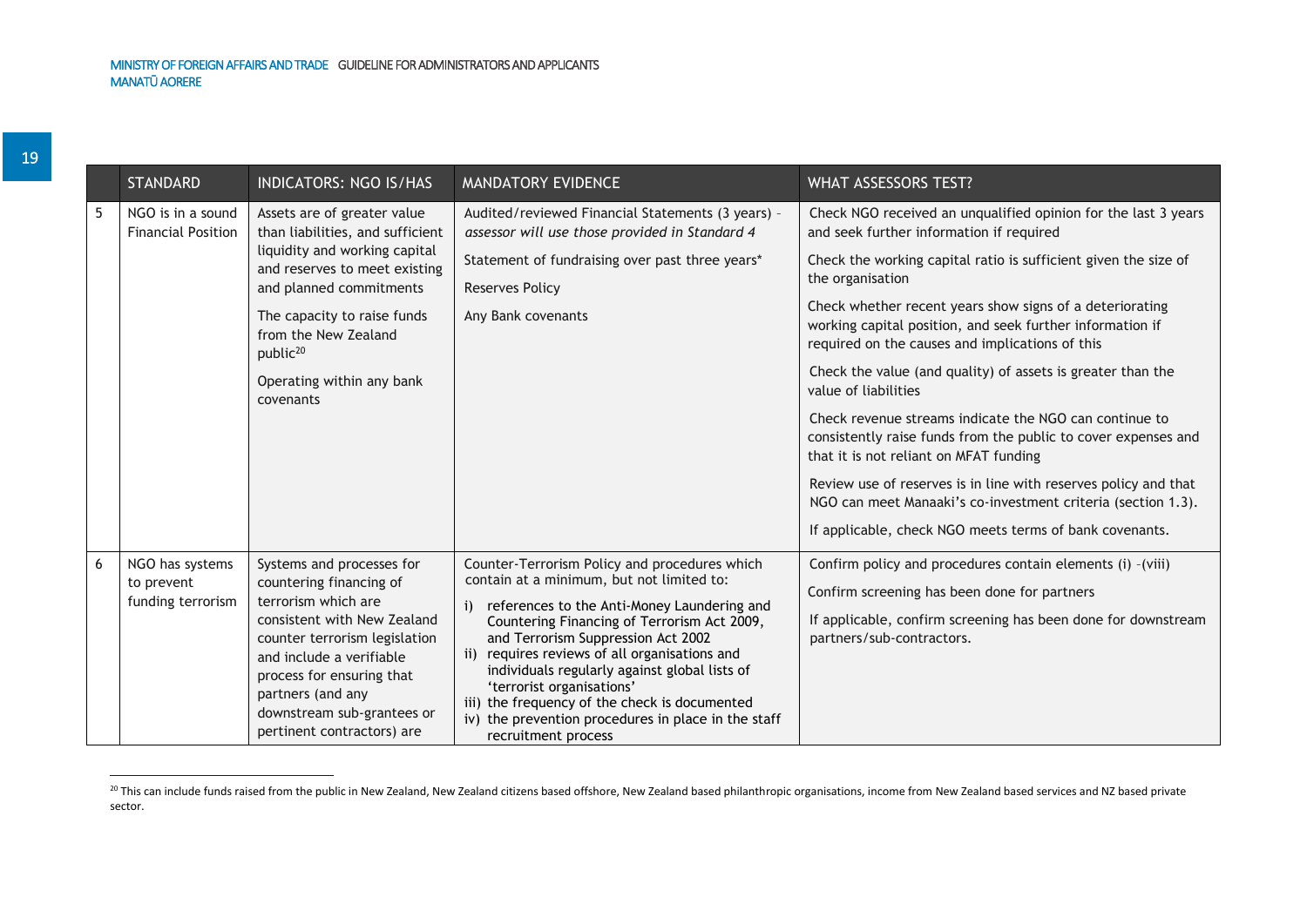|                | <b>STANDARD</b>                                                                                      | <b>INDICATORS: NGO IS/HAS</b>                                                                                                                                                                                                                                                                | <b>MANDATORY EVIDENCE</b>                                                                                                                                                                                                                                                                                                                                                                                                                                                                                                                                                                                                                                                                                                                                                                                                                                                | WHAT ASSESSORS TEST?                                                                                                                                                                                                                                                                                                                                                                                                                                                                                                                       |
|----------------|------------------------------------------------------------------------------------------------------|----------------------------------------------------------------------------------------------------------------------------------------------------------------------------------------------------------------------------------------------------------------------------------------------|--------------------------------------------------------------------------------------------------------------------------------------------------------------------------------------------------------------------------------------------------------------------------------------------------------------------------------------------------------------------------------------------------------------------------------------------------------------------------------------------------------------------------------------------------------------------------------------------------------------------------------------------------------------------------------------------------------------------------------------------------------------------------------------------------------------------------------------------------------------------------|--------------------------------------------------------------------------------------------------------------------------------------------------------------------------------------------------------------------------------------------------------------------------------------------------------------------------------------------------------------------------------------------------------------------------------------------------------------------------------------------------------------------------------------------|
|                |                                                                                                      | regularly checked against<br>published lists                                                                                                                                                                                                                                                 | v) details the steps on how any issues identified<br>are reported to management<br>vi) a 'counter-terrorism' clause is written into all<br>partner agreements<br>vii) direct partners or potential partners checked<br>against the NZ terrorism watch lists annually<br>identifies where these checks are stored<br>viii)<br>Evidence of terrorism screening check $21$ of<br>downstream implementing partners/subcontractors<br>if the terrorism risk is rated minor or above*.                                                                                                                                                                                                                                                                                                                                                                                         |                                                                                                                                                                                                                                                                                                                                                                                                                                                                                                                                            |
| $\overline{7}$ | NGO has systems<br>in place to<br>prevent, manage<br>and report fraud,<br>bribery, and<br>corruption | Policies and control<br>mechanisms that enable the<br>prevention and detection of<br>fraud, bribery and corruption<br>including processes for<br>investigating suspected<br>fraud, reporting to donors<br>and consequences<br>Confidential safe reporting of<br>wrongdoing (see Standard 13) | Fraud Control Policy/and procedures which contain<br>at a minimum, but not limited to:<br>an explicit definition of actions that are<br>deemed to be fraudulent/corruption<br>ii) allocation of responsibilities for the overall<br>management of fraud<br>iii) a statement that all appropriate measures to<br>deter fraud will be taken<br>iv) the formal procedures which employees should<br>follow if fraud is suspected<br>notification that all instances of suspected<br>fraud will be investigated and reported to the<br>appropriate authorities<br>vi) the steps to be taken in the event fraud is<br>discovered and who is responsible for taking<br>these actions<br>vii) confidential safe reporting internal & external<br>An explanation* and recent evidence of how the<br>NGO promotes awareness of a) fraud risk and b)<br>how staff can report fraud | Confirm Fraud Control Policy/and procedures contain elements<br>$(i) - (vii)$<br>Confirm allocation of responsibilities for the overall<br>management of complaints<br>Confirm suitable policy and procedures exist to easily enable<br>protected disclosures/whistle blowing/complaints internally<br>and externally (see Standard 13)<br>Verify:<br>training is provided to the staff around fraud, confidential<br>reporting/ protected disclosures (whistleblowing), and<br>bribery<br>policies are communicated to staff<br>$\bullet$ |

<sup>&</sup>lt;sup>21</sup> Can be a checklist outlining date and result of check.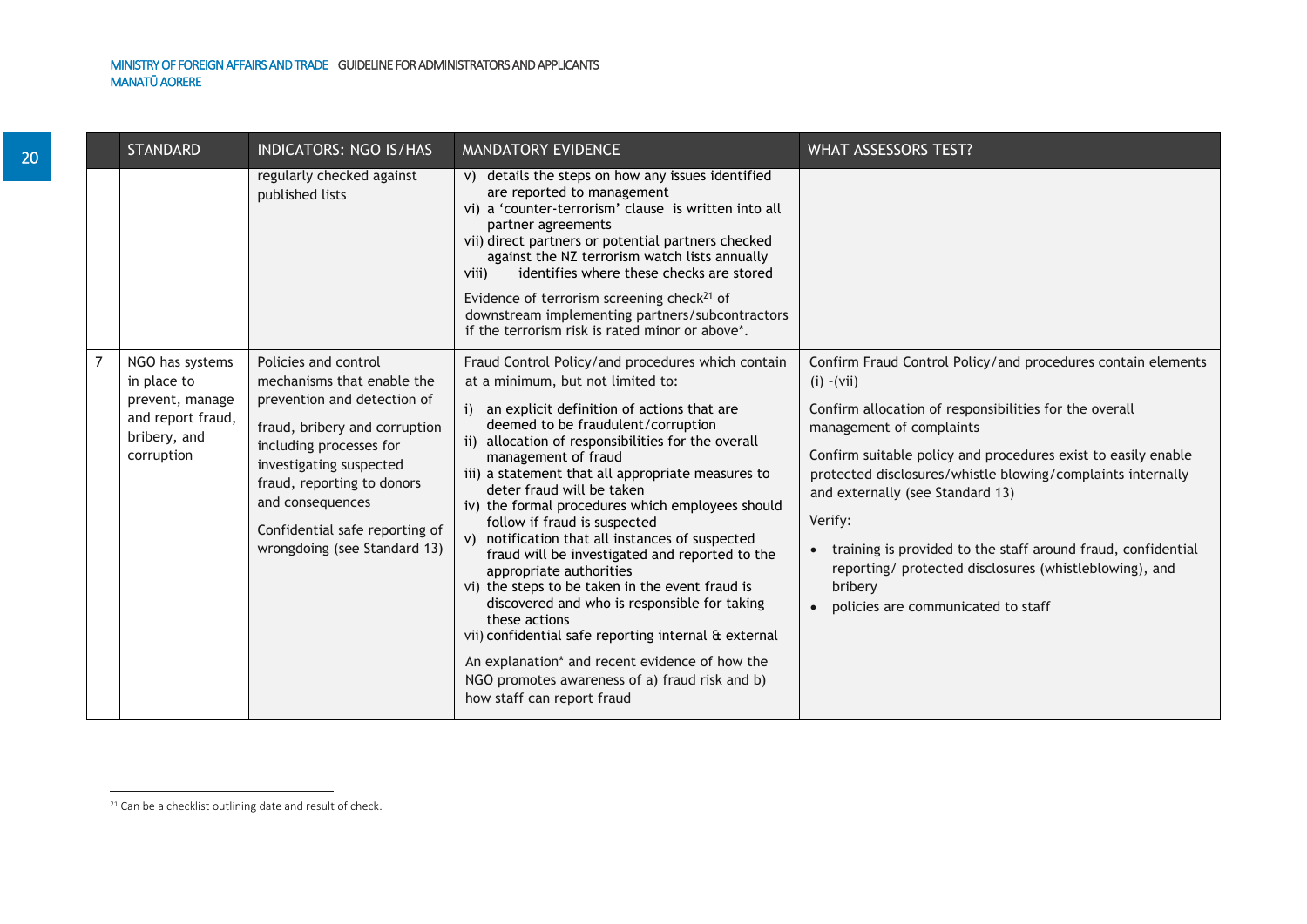| 21 |    | <b>STANDARD</b>                                                                                             | <b>INDICATORS: NGO IS/HAS</b>                                                                                                                                                                                                       | <b>MANDATORY EVIDENCE</b>                                                                                                                                                                                                                                                                                                                                                                                                                                                                                                                                                                                                                                                                                    | WHAT ASSESSORS TEST?                                                                                                                                                                                                                                                                                                                                                                                                                                                                                                                                                                                                                                                                                                                                                                                                                                            |
|----|----|-------------------------------------------------------------------------------------------------------------|-------------------------------------------------------------------------------------------------------------------------------------------------------------------------------------------------------------------------------------|--------------------------------------------------------------------------------------------------------------------------------------------------------------------------------------------------------------------------------------------------------------------------------------------------------------------------------------------------------------------------------------------------------------------------------------------------------------------------------------------------------------------------------------------------------------------------------------------------------------------------------------------------------------------------------------------------------------|-----------------------------------------------------------------------------------------------------------------------------------------------------------------------------------------------------------------------------------------------------------------------------------------------------------------------------------------------------------------------------------------------------------------------------------------------------------------------------------------------------------------------------------------------------------------------------------------------------------------------------------------------------------------------------------------------------------------------------------------------------------------------------------------------------------------------------------------------------------------|
|    | 8  | NGO has effective<br>project management<br>systems                                                          | Documented guidelines and<br>or systemic procedures for<br>project management<br>(design, appraisal,<br>reporting) through the<br>project cycle                                                                                     | Documented guidelines and/or procedures for project<br>management which cover design, appraisal, progress<br>and risk reporting and monitoring, evaluation,<br>research and learning (MERL)<br>Two pieces of evidence to demonstrate two different<br>project management phases<br>An explanation of how the organisation tracks various<br>projects* (i.e. through a project management system,<br>excel or another IT application), and evidence of this.                                                                                                                                                                                                                                                  | Confirm guidelines and/or procedures cover design, appraisal,<br>progress, risk reporting, and monitoring, evaluation, research and<br>learning (MERL)<br>Check the evidence provided demonstrates the application of the<br>guidelines/procedures<br>Check the evidence provided demonstrates effective project<br>management oversight.                                                                                                                                                                                                                                                                                                                                                                                                                                                                                                                       |
|    | 9  | NGO can demon-<br>strate a track record<br>of effectively<br>managing<br>international<br>development funds | A history of effectively<br>implementing and<br>completing international<br>development projects<br>Past completion reports and<br>performance reports                                                                              | Table of international funds/ or projects implemented<br>in the past three years including activity purpose,<br>location, duration and funding amount*<br>Any other evidence (evaluations/ referee<br>reports/other donor performance reports etc.)                                                                                                                                                                                                                                                                                                                                                                                                                                                          | Confirm table shows a 3-year track record of implementing<br>international development projects<br>Confirm that a positive referee or donor evaluation report is<br>provided for 1 or more of these projects<br>Check MFAT Performance reports if relevant/available                                                                                                                                                                                                                                                                                                                                                                                                                                                                                                                                                                                            |
|    | 10 | NGO can<br>demonstrate an<br>organisational<br>commitment to good<br>practice<br>development                | Able to demonstrate an<br>understanding of 'ineligible'<br>activities (e.g. proselytism,<br>partisan political activities)<br>Able to demonstrate<br>commitment to gender in<br>development and inclusive<br>development approaches | Confirmation of CID membership, or, if not a member,<br>a Statement or Policy which demonstrates the NGO<br>understands that good development practice does not<br>involve supporting activities such as welfare, partisan<br>politics, and evangelism / proselytism<br>Gender Policy <sup>22</sup> (or equivalent) outlining the NGO's<br>commitment to gender/gender equality and how<br>gender is considered throughout the project cycle<br>Policy on Inclusive Development/Disability Inclusion <sup>23</sup><br>(or equivalent) outlining the NGO's commitment to<br>inclusive development/meeting the needs of people<br>with disabilities and how this is considered throughout<br>the project cycle | Sight CID signatory status (Obligation B1.5 Non-Development<br>Activity), or if a not a member, check the NGO has a Statement or<br>Policy which demonstrates that the organisation understands that<br>good development practice does not involve supporting activities<br>such as welfare, partisan politics, and evangelism / proselytism<br>Check that the NGO has a commitment to gender/gender equality<br>& has a plan to ensure gender is sufficiently considered in design,<br>implementation, monitoring, evaluation, research and learning**<br>Check that the organisation has a commitment to inclusive<br>development and has a plan to ensure inclusive development is<br>sufficiently considered in design, implementation, MERL<br>** Some NGOs may prefer to outsource advice and/or planning<br>expertise if in-house resources are limited. |

 $^{22}$  Can be policy, manual, documented procedures or guidelines in development/recently redrafted but must show sufficient commitment/understanding to give MFAT confidence its practical application can be demonstrated during Manaaki design.

<sup>&</sup>lt;sup>23</sup> As per the footnote above.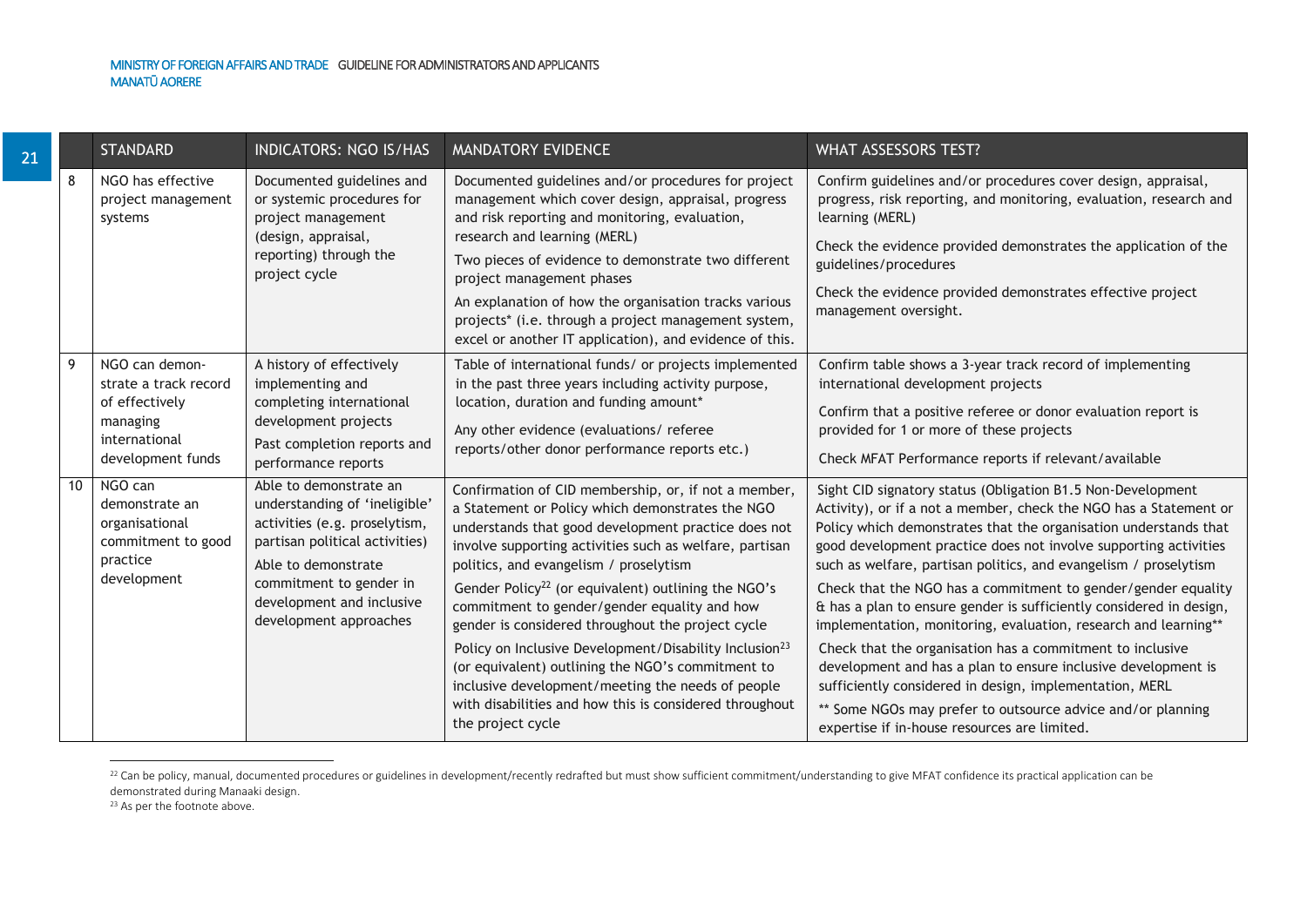| 22 |    | <b>STANDARD</b>                                                                        | <b>INDICATORS: NGO IS/HAS</b>                                                                                                                                                                                                                                                                                                                                                                                                                                                                                                                                                                                                                                                                     | <b>MANDATORY EVIDENCE</b>                                                                                                                                                                                                                                                                                                                                                                                                                                                                                                                                                                                                                                                                                                                                                                                                                                                                                                                                                                                                                                                                                                                                                                                                                                                                                                                                                                                                                            | <b>WHAT ASSESSORS TEST?</b>                                                                                                                                                                                                                                                                                                                                                                                                                                                                                                                                                                                                                                                                                                                                                                                                                                                                                                                                                                                                                                                                                                                                                                                                                                                                                                                                                                                                                                                                                                                                                                            |
|----|----|----------------------------------------------------------------------------------------|---------------------------------------------------------------------------------------------------------------------------------------------------------------------------------------------------------------------------------------------------------------------------------------------------------------------------------------------------------------------------------------------------------------------------------------------------------------------------------------------------------------------------------------------------------------------------------------------------------------------------------------------------------------------------------------------------|------------------------------------------------------------------------------------------------------------------------------------------------------------------------------------------------------------------------------------------------------------------------------------------------------------------------------------------------------------------------------------------------------------------------------------------------------------------------------------------------------------------------------------------------------------------------------------------------------------------------------------------------------------------------------------------------------------------------------------------------------------------------------------------------------------------------------------------------------------------------------------------------------------------------------------------------------------------------------------------------------------------------------------------------------------------------------------------------------------------------------------------------------------------------------------------------------------------------------------------------------------------------------------------------------------------------------------------------------------------------------------------------------------------------------------------------------|--------------------------------------------------------------------------------------------------------------------------------------------------------------------------------------------------------------------------------------------------------------------------------------------------------------------------------------------------------------------------------------------------------------------------------------------------------------------------------------------------------------------------------------------------------------------------------------------------------------------------------------------------------------------------------------------------------------------------------------------------------------------------------------------------------------------------------------------------------------------------------------------------------------------------------------------------------------------------------------------------------------------------------------------------------------------------------------------------------------------------------------------------------------------------------------------------------------------------------------------------------------------------------------------------------------------------------------------------------------------------------------------------------------------------------------------------------------------------------------------------------------------------------------------------------------------------------------------------------|
|    | 11 | NGO can<br>demonstrate the<br>application of<br>effective Health and<br>Safety systems | Able to demonstrate<br>commitment to effective<br>Health and Safety (H&S)<br>from senior leaders<br>including that leaders and<br>workers are competent in<br>the work they manage,<br>supervise or conduct; how<br>risks are identified, assessed<br>and controlled; how<br>incidents are managed and<br>reported; how H&S<br>performance is monitored<br>and improvements made;<br>and how co-ordination is<br>undertaken with partners<br>where duties overlap<br>Sufficient H&S capability to<br>complete a specific safety<br>plan for anticipated scope<br>of activities that identify<br>relevant hazards and means<br>of eliminating or minimising<br>risks of serious harm to<br>workers | Health and Safety Policy/Manual that has been<br>reviewed in the last 12 months which includes:<br>• how the NGO ensures the physical, mental, and<br>emotional well-being of workers and prevents<br>work-related injuries and diseases including<br>systems for monitoring competency and task<br>related training 24<br>• how the NGO will consult, co-ordinate and co-<br>operate with other partners where they share<br>overlapping duties<br>• how external feedback, concerns or complaints<br>will be handled<br>• how/when H&S training is undertaken<br>• ensuring workers have the opportunity to engage<br>in H&S matters<br>• how incidents and hazards are reported (including<br>serious incidents). (NB copies of templates to be<br>included)<br>• signature from CEO/management representative<br>to demonstrate commitment from leadership<br>Example of a H&S Plan for anticipated* or previous<br>activity (which demonstrates how policies and systems<br>are reflected in a specific plan including training of<br>staff/contractors for H&S/travel safety)<br>Example of a risk register or any other document that<br>outlines how risks are identified, assessed and<br>managed through appropriate control measures<br>One example to demonstrate H&S is monitored and<br>improvements made i.e. copy of a health and safety<br>inspection/audit report, review, safety/in-house<br>meeting minutes, reporting dashboard | Check the Health and Safety Policy/Manual sufficiently:<br>• confirms commitment from leadership<br>• demonstrates how the NGO plans to keep workers,<br>contractors, sub-contractors, volunteers and other persons<br>safe including via its awareness and training in hazard<br>identification and job related safety<br>• that it has a system in place that monitors competency of<br>workers or volunteers including any task related training<br>• outlines how the NGO will consult, co-ordinate and co-operate<br>with other partners where they share overlapping duties<br>• ensures workers have the opportunity to engage in health and<br>safety matters<br>• outlines how incidents and hazards are reported with<br>appropriate templates provided (including serious incidents)<br>· details how external feedback, concerns or complaints will be<br>handled<br>Check the NGO can demonstrate how their overall policies/safety<br>system is reflected in specific safety plans and standard practises<br>Check the NGO can demonstrate that risks are identified, assessed<br>and adequately controlled<br>Confirm the NGO's health and safety performance is monitored<br>and that it implements improvements<br>Determine whether the NGO has received any notices, fines,<br>prosecutions or enforceable undertakings by a regulator with<br>regards to local /or international health and safety matters and<br>the implications of this for any proposed project/activity,<br>including confirming what has been put in place to ensure the<br>issue/incident does not re-occur |

<sup>&</sup>lt;sup>24</sup> MFAT will assess individual safety plans once activity areas are agreed.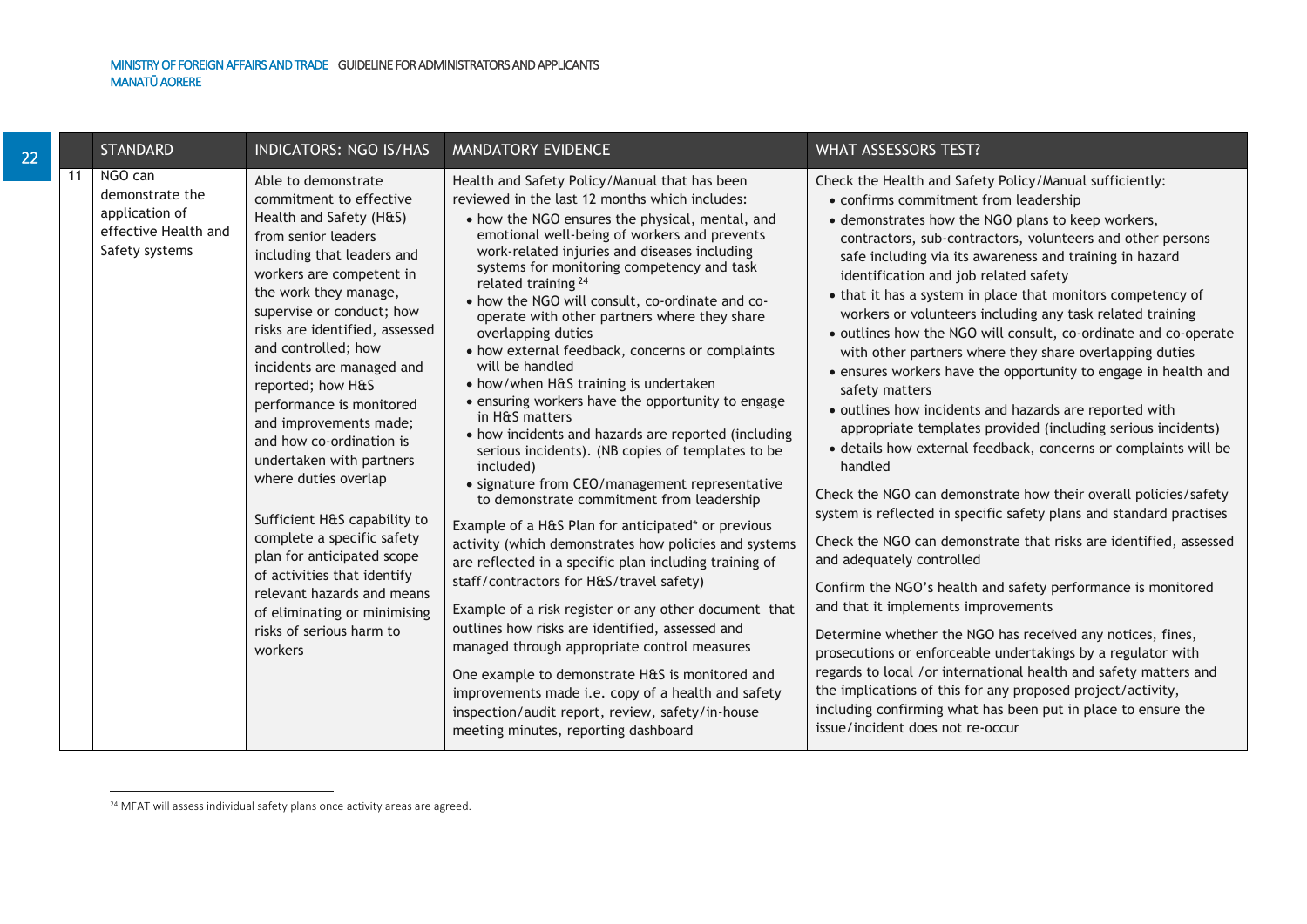23

|    | <b>STANDARD</b>                                                                     | <b>INDICATORS: NGO IS/HAS</b>                                                                                                                                  | <b>MANDATORY EVIDENCE</b>                                                                                                                                                                                                                                                                                                                                                                                                                                                                          | <b>WHAT ASSESSORS TEST?</b>                                                                                                                                                                                                                                                                                                                                                                                                                                                                                                                                                                                                                                                                                                                                                                                                                |
|----|-------------------------------------------------------------------------------------|----------------------------------------------------------------------------------------------------------------------------------------------------------------|----------------------------------------------------------------------------------------------------------------------------------------------------------------------------------------------------------------------------------------------------------------------------------------------------------------------------------------------------------------------------------------------------------------------------------------------------------------------------------------------------|--------------------------------------------------------------------------------------------------------------------------------------------------------------------------------------------------------------------------------------------------------------------------------------------------------------------------------------------------------------------------------------------------------------------------------------------------------------------------------------------------------------------------------------------------------------------------------------------------------------------------------------------------------------------------------------------------------------------------------------------------------------------------------------------------------------------------------------------|
|    |                                                                                     |                                                                                                                                                                | Statement declaring whether NGO has/has not<br>received any notices, fines, prosecutions or<br>enforceable undertakings by a regulator with regards<br>to local and/or international H&S matters.* If it has,<br>provide details of what occurred, the outcome,<br>lessons learnt, and any changes made as a result.                                                                                                                                                                               | Conduct research on NGO to ensure no prosecution or enforceable<br>undertakings have occurred that have not been declared.                                                                                                                                                                                                                                                                                                                                                                                                                                                                                                                                                                                                                                                                                                                 |
| 12 | NGO has adequate<br>systems and<br>processes for<br>managing<br>organisational risk | A Risk Management Policy<br>and or Framework which<br>details the management of<br>both organisational risk and<br>project risk<br>Insurance policies in place | Risk Management Policy and procedures, or<br>equivalent <sup>25</sup> that demonstrates how organisational<br>and project risks are identified, assessed/rated,<br>monitored, reported, reviewed (and how often),<br>treated, and if necessary escalated<br>A copy of the current organisational risk register, and<br>(if not included in the organisational risk register) one<br>example of a project risk register<br>Insurance policies i.e. travel, business continuity,<br>public liability | Check risk policy or procedures adequately covers how risks are<br>identified, assessed/rated, monitored, reported, reviewed (and<br>how often), treated and escalated<br>Check current risk register for evidence that risks are regularly<br>reviewed, updated and risk treatments are enacted<br>Check that the following risks are included in the risk register<br>(organisational or project even if assessed low risk):<br>· business continuity<br>• financial viability/sustainability<br>• Health and Safety<br>• counter-terrorism<br>• PSEAH<br>• Child Protection (which identifies risks of child abuse, neglect<br>and sexual exploitation)<br>• privacy/information assurance/IT security (i.e., cyber-attacks)<br>Confirm that business risks are adequately insured (where the risk<br>can be mitigated with insurance). |
| 13 | NGO has effective<br>mechanisms for<br>complaints and<br>whistle-blowing            | Confidential mechanisms for<br>complaints and/or whistle-<br>blowing<br>Accessible and appropriate<br>mechanisms for various                                   | Whistle-blower/Complaints Policies and procedures -<br>internal and external*** including for fraud, child<br>protection, health and safety and PSEAH<br>(*** link on the website)                                                                                                                                                                                                                                                                                                                 | Confirm effective policy and procedures exist to easily enable<br>protected disclosures/whistle blowing/complaints internally and<br>externally                                                                                                                                                                                                                                                                                                                                                                                                                                                                                                                                                                                                                                                                                            |

 25 i.e., manual, documented procedures or guidelines.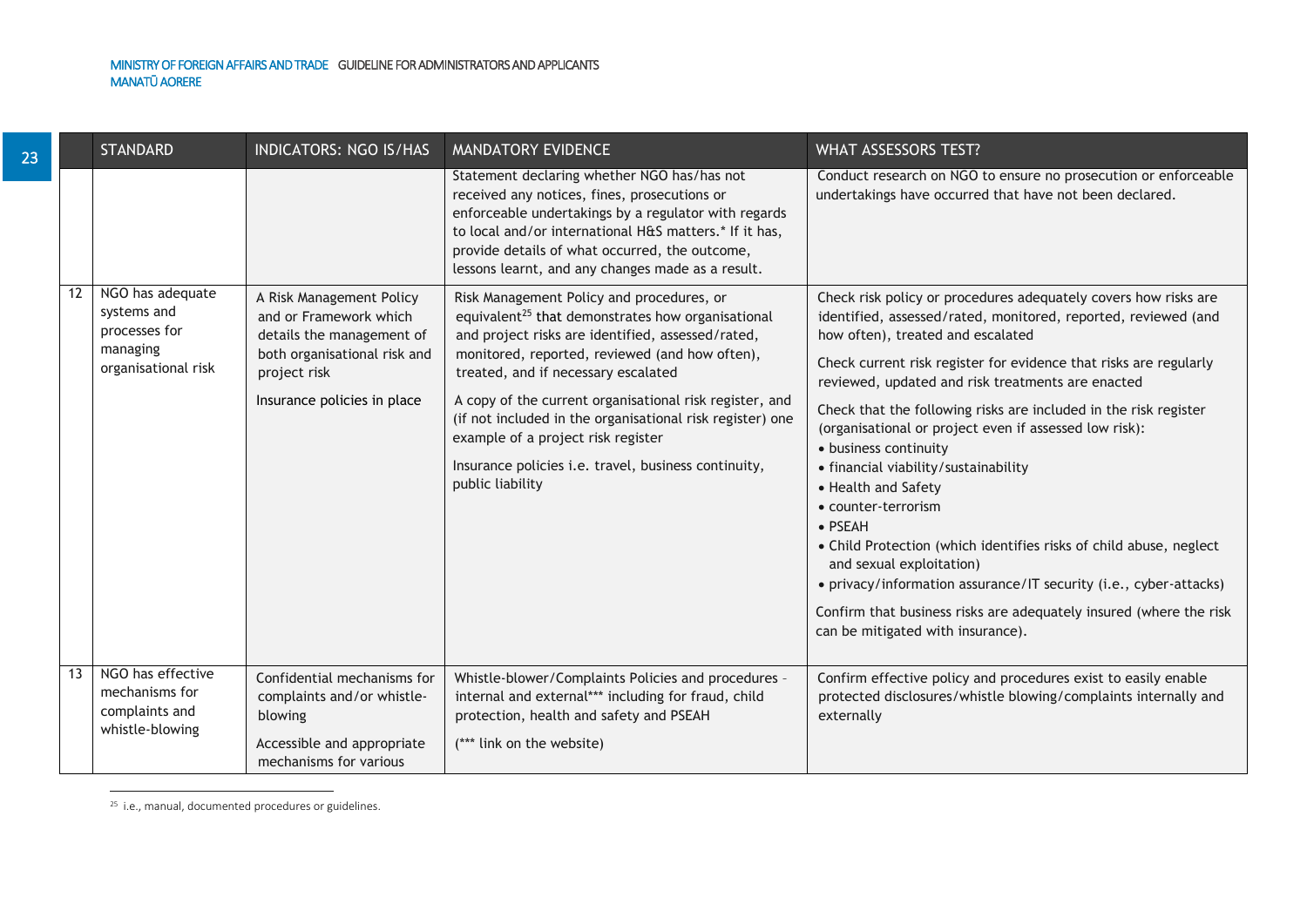#### MINISTRY OF FOREIGN AFFAIRS AND TRADE GUIDELINE FOR ADMINISTRATORS AND APPLICANTS MANATŪ AORERE

| 24 | STANDARD | INDICATORS: NGO IS/HAS                                                                                                                                                                                                                                                  | MANDATORY EVIDENCE | WHAT ASSESSORS TEST?                                                                                                                                                                           |
|----|----------|-------------------------------------------------------------------------------------------------------------------------------------------------------------------------------------------------------------------------------------------------------------------------|--------------------|------------------------------------------------------------------------------------------------------------------------------------------------------------------------------------------------|
|    |          | situations (e.g. community-<br>based, online)<br>Widely understood<br>mechanisms and/or<br>appropriate steps to ensure<br>awareness<br>Policies/procedures and<br>communications that<br>explicitly include protection<br>for<br>victim/complainant/whistle<br>blowers. |                    | Check these processes are context relevant i.e. including that<br>communities where project sites are located know where to<br>report concerns and/or harm (with details determined in design) |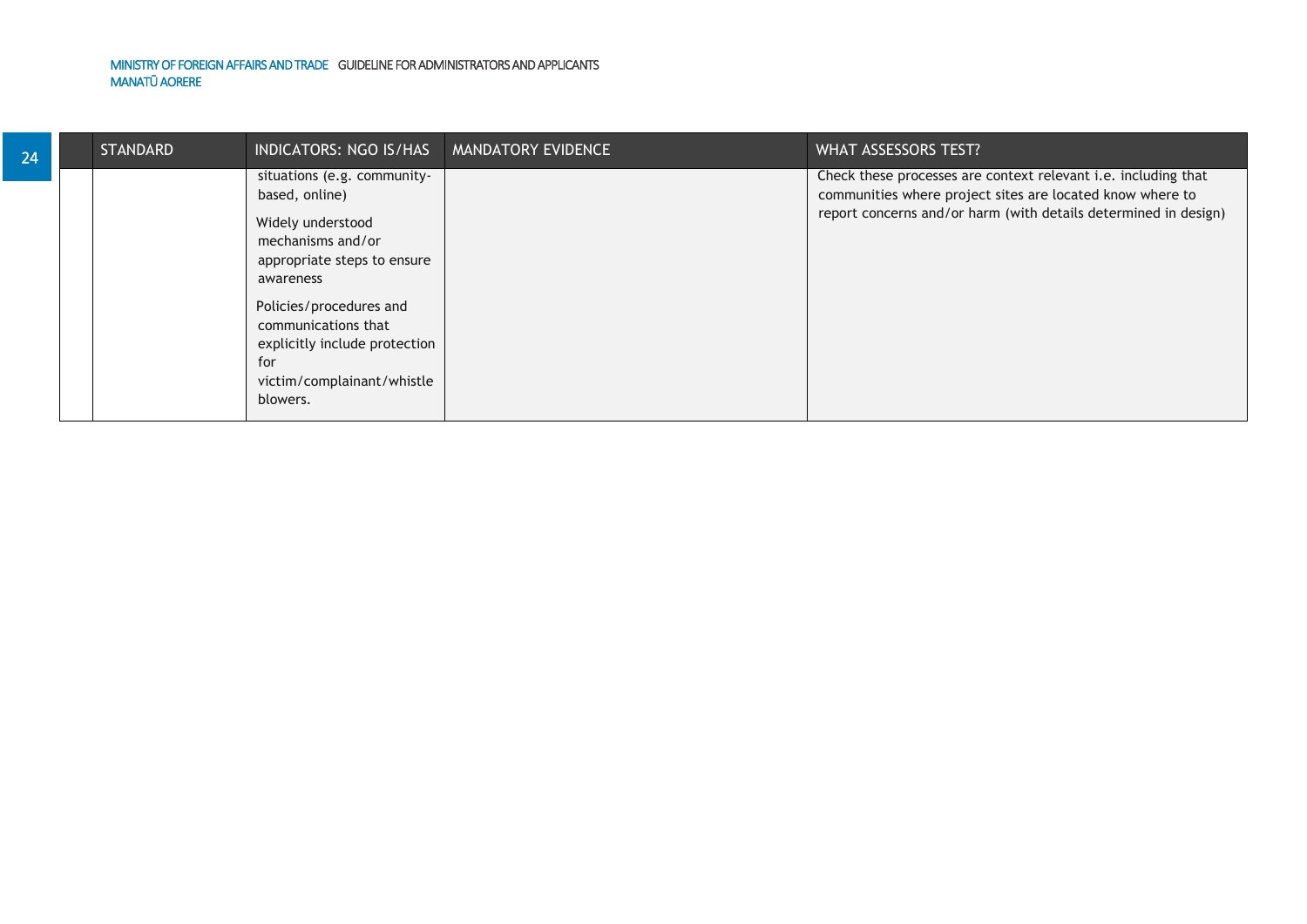25

| <b>STANDARD</b>                                                                                                                                                                               | <b>INDICATORS: NGO IS/HAS</b>                                                                                                                                                                                                                                                                                                                                                                                                                                                                                                                                       | MANDATORY EVIDENCE                                                                                                                                                                                                                                                                                                                                                                                                                                                                                                                                                                                                                                                                                                                                                                                                                                                                                                                                                                                                                                                      | WHAT ASSESSORS TEST?                                                                                                                                                                                                                                                                                                                                                                                                                                                                                                                                                                                                                                                                                                                                                                                                                                                                                                                                                                                                                               |
|-----------------------------------------------------------------------------------------------------------------------------------------------------------------------------------------------|---------------------------------------------------------------------------------------------------------------------------------------------------------------------------------------------------------------------------------------------------------------------------------------------------------------------------------------------------------------------------------------------------------------------------------------------------------------------------------------------------------------------------------------------------------------------|-------------------------------------------------------------------------------------------------------------------------------------------------------------------------------------------------------------------------------------------------------------------------------------------------------------------------------------------------------------------------------------------------------------------------------------------------------------------------------------------------------------------------------------------------------------------------------------------------------------------------------------------------------------------------------------------------------------------------------------------------------------------------------------------------------------------------------------------------------------------------------------------------------------------------------------------------------------------------------------------------------------------------------------------------------------------------|----------------------------------------------------------------------------------------------------------------------------------------------------------------------------------------------------------------------------------------------------------------------------------------------------------------------------------------------------------------------------------------------------------------------------------------------------------------------------------------------------------------------------------------------------------------------------------------------------------------------------------------------------------------------------------------------------------------------------------------------------------------------------------------------------------------------------------------------------------------------------------------------------------------------------------------------------------------------------------------------------------------------------------------------------|
| NGO has<br>14<br>adequate<br>systems for the<br>prevention,<br>detection, and<br>response to<br>sexual<br>exploitation,<br>abuse, and<br>harassment<br>(PSEAH) and<br><b>Child Protection</b> | Able to demonstrate<br>organisational commitment to<br>Preventing SEAH and to the<br>safeguarding of children through<br>the key focus areas of prevention<br>of harm, raising awareness,<br>protecting those most at risk, and<br>reporting and responding<br>A Code of Conduct which<br>explicitly references child<br>safeguarding and other<br>unacceptable behaviour issues<br>(such as SEAH) and is supported<br>by contracts which authorise<br>dismissal, suspension or transfer<br>to other duties for any employee<br>who breaches the Code of<br>Conduct | PSEAH and Child Protection policy, guidance and/or<br>equivalent <sup>26</sup> that covers prevention, awareness,<br>reporting and responding including as a minimum:<br>• staff and supplier code of conduct<br>• reference checking and recruitment screening<br>• employment contracts contain provisions to<br>manage an employee who is under investigation<br>and dismiss if the complaint is upheld<br>• staff and supplier education on the policy,<br>prevention, risk factors and responding to harm<br>(NB: Education work can be outsourced to<br>suitably qualified in-country partner/s)<br>• clear and accessible systems and processes are in<br>place for reporting (see standard 13) and<br>investigation of; code of conduct infringements<br>and policy non-compliance, including sanctions<br>for breaches<br>• ensuring risks are identified and actively<br>managed in risk assessments<br>Two examples of the practical application of the<br>policy or equivalent such as awareness raising<br>activities, reporting forms, training material. | Confirm the policy, guidance or equivalent adequately addresses<br>prevention, awareness, reporting and responding, and risk<br>management and that the evidence provided demonstrates:<br>• the practical application of the Policy, procedures and<br>guidance<br>• an enforceable code of conduct that is embedded within<br>practice and it is actively monitored (i.e. it should also<br>ensure children are not employed)<br>• robust PSEAH and Child Protection recruitment and screening<br>processes for all personnel and consultants. Appropriate<br>contract clauses are in place<br>• that the organisational approach to Preventing SEAH and<br>Protecting Children is multi-faceted and built into a wider<br>organisational approach to risk management and eliminating<br>all harmful and inappropriate behaviour<br>• the organisation has systems and processes in place to<br>receive complaints and they are able to respond, investigate<br>and report appropriately<br>Risk management processes are appropriate and sound. |

<sup>&</sup>lt;sup>26</sup> These matters do not need to all be covered in the same policies or procedures (i.e. could be spread across various policies including code of conduct, HR policies) however must be adequately covered and recognition is needed that the obligation to protect beneficiaries extends beyond illegal activity e.g. harassment-free and safe workplace cultures are needed to ensure organisations can protect beneficiaries.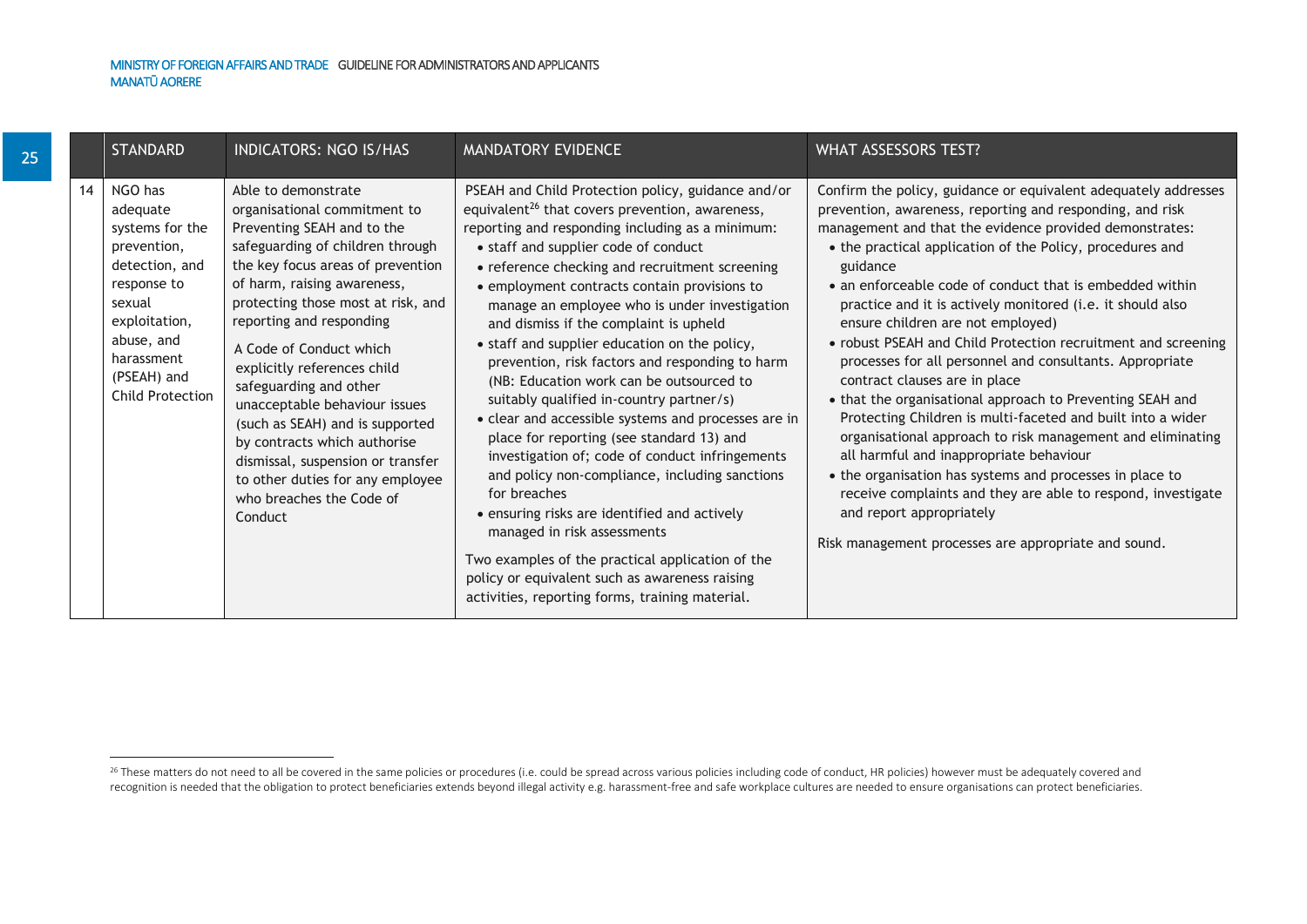|    | <b>STANDARD</b>                                                                                                                                                                                                                                                   | INDICATORS: NGO IS/HAS                                                                                                                                                                                                    | <b>MANDATORY EVIDENCE</b>                                                                                                                                                                                                                                                                                                                                                                                                                                                                                                                                                                                                                                                                                                                                                                                                                                                     | WHAT ASSESSORS TEST?                                                                                                                                                                                                                                                                                                                                                                                                                                                                                                                                               |
|----|-------------------------------------------------------------------------------------------------------------------------------------------------------------------------------------------------------------------------------------------------------------------|---------------------------------------------------------------------------------------------------------------------------------------------------------------------------------------------------------------------------|-------------------------------------------------------------------------------------------------------------------------------------------------------------------------------------------------------------------------------------------------------------------------------------------------------------------------------------------------------------------------------------------------------------------------------------------------------------------------------------------------------------------------------------------------------------------------------------------------------------------------------------------------------------------------------------------------------------------------------------------------------------------------------------------------------------------------------------------------------------------------------|--------------------------------------------------------------------------------------------------------------------------------------------------------------------------------------------------------------------------------------------------------------------------------------------------------------------------------------------------------------------------------------------------------------------------------------------------------------------------------------------------------------------------------------------------------------------|
| 15 | NGO has systems<br>for child<br>safeguarding<br>and protection<br>of children when<br>the activity<br>involves<br>'working with<br>children'27<br>Note: This is an<br>additional<br>standard for<br>NGOs defined as<br>'working with<br>children' as per<br>above | Able to demonstrate additional<br>organisational commitment to<br>the safeguarding and protection<br>of children, through the key<br>focus areas of prevention of<br>harm, awareness raising,<br>reporting and responding | Child Protection Policy (or equivalent <sup>28</sup> ) that is fit-<br>for purpose based on the child safeguarding risk<br>(identified in Standard 12) and includes <sup>29</sup> :<br>• child participants know how to report concerns<br>and/or harm.<br>· evidence of child safe recruitment e.g. staff<br>integrity checks (and/or criminal record checks),<br>child protection specific questions at interview<br>where relevant <sup>30</sup><br>$\bullet$ guidance on child participation <sup>31</sup> (including<br>consent, safe recruitment of facilitators,<br>supervision and physical safety).<br>• guidance on taking images and using them such<br>as for fundraising which ensures safeguarding,<br>consent and privacy of children is applied for all<br>project communication<br>Two examples of the practical application of the<br>policy or equivalent. | Confirm that the evidence provided demonstrates:<br>• practical application of the Policy, procedures and guidance<br>• application of the recruitment screening processes for all<br>personnel and consultants and that appropriate contract<br>clauses are in place.<br>• that education is embedded within the organisation as a part<br>of ongoing learning and development<br>• the organisation has systems and processes in place to receive<br>allegations of harm against children and they are able to<br>respond, investigate and report appropriately. |

 $^{27}$  Any paid or unpaid work that involves regular or overnight contact with children, or at least once a week, or at least 4 days per month. Contact includes physical, oral (in person or by phone) or by any electronic medium (writing or visual). (*New Zealand's Children's Act 2014)*

<sup>28</sup> i.e., manual, documented procedures or guidelines.

<sup>&</sup>lt;sup>29</sup> In the absence of an organisational policy, when Implementing Partners are small or informal, the following steps should be incorporated into the Activity design as project steps.

<sup>30</sup> [https://www.orangatamariki.govt.nz/assets/Uploads/Working-with-children/Childrens-act-requirements/Safer-Organisations-safer-children.pdf](https://urldefense.com/v3/__https:/www.orangatamariki.govt.nz/assets/Uploads/Working-with-children/Childrens-act-requirements/Safer-Organisations-safer-children.pdf__;!!DSXNDE5CDw!KoSENZrg-ln75nTn6vOCwCJZ52ZDv0x43J_qCgMG42cba-fYTcjunLyNHkIrq0H5mg$)

<sup>31</sup> Relevant guidelines are here: https://resourcecentre.savethechildren.net/library/practice-standards-childrens-participation-user-friendly-summary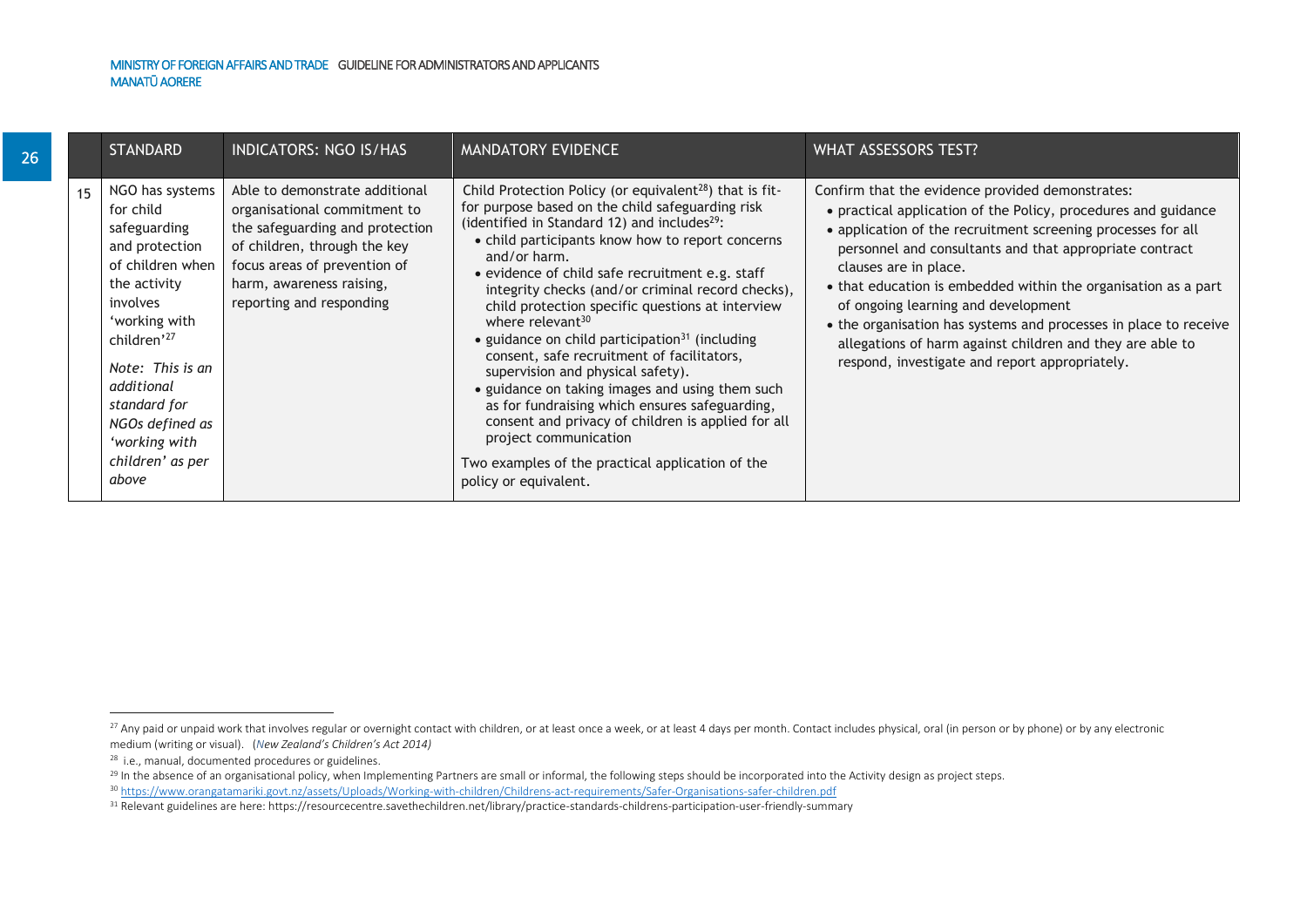| 27 |    | <b>STANDARD</b>                                                                                                                        | <b>INDICATORS: NGO IS/HAS</b>                                                                                                                                                         | <b>MANDATORY EVIDENCE</b>                                                                                                                                                                                                                                                                                                                     | WHAT ASSESSORS TEST?                                                                                                                                                                                                                                                                                                                                                                                                                                                                                                                                                                                                                                                                                                                                                                                                                                                                           |
|----|----|----------------------------------------------------------------------------------------------------------------------------------------|---------------------------------------------------------------------------------------------------------------------------------------------------------------------------------------|-----------------------------------------------------------------------------------------------------------------------------------------------------------------------------------------------------------------------------------------------------------------------------------------------------------------------------------------------|------------------------------------------------------------------------------------------------------------------------------------------------------------------------------------------------------------------------------------------------------------------------------------------------------------------------------------------------------------------------------------------------------------------------------------------------------------------------------------------------------------------------------------------------------------------------------------------------------------------------------------------------------------------------------------------------------------------------------------------------------------------------------------------------------------------------------------------------------------------------------------------------|
|    | 16 | Genuine NZNGO<br>partnership/<br>relationship<br>with local CSO <sup>32</sup><br>legitimately<br>representing<br>local<br>constituents | A fully defined relationship with<br>a local CSO<br>A relationship with a local CSO<br>that is able to confirm legitimate<br>representation of local<br>constituent needs and demands | Signed Partnership MOU* or Joint Statement from<br>NGO and CSO*, or (draft) Project Agreement*<br>A signed letter of support from the NZ NGO's in-<br>country partner that confirms the partner<br>legitimately represents the needs/demands of a<br>local constituency and outlines the length/depth of<br>the relationship with the NZNGO.* | Check the MOU/Joint Statement or (draft) Project Agreement<br>sufficiently outlines/includes the following:<br>• purpose and objectives of the relationship/project<br>• roles and responsibilities of both organisations<br>• confirmation the parties will act in good faith and meet NZ and<br>local legal requirements<br>• is signed by a person in an appropriate senior position in New<br>Zealand as well as in-country<br>Check the *Letter of Support is dated and clearly demonstrates:<br>• the Partner's support for the proposed Manaaki project<br>• that the relationship with the NZ NGO is genuine<br>• that the CSO legitimately represents a local constituency<br>• is signed by a person in an appropriate senior position<br>If not included in the MOU (etc), the Letter should include the<br>project's purpose, objectives and define roles and<br>responsibilities. |

 $32$  MFAT will consider funding a NZNGO working with an in-country partner other than a civil society organisation (such as local or national government) where it aligns with the principles and intent of the fund and includes strong development outcomes. If you would like to apply for funding to work with a non-CSO partner, please get in touch to discuss this prior to submitting an application by emailing [PartneringForImpact@mfat.govt.nz](mailto:PartneringForImpact@mfat.govt.nz)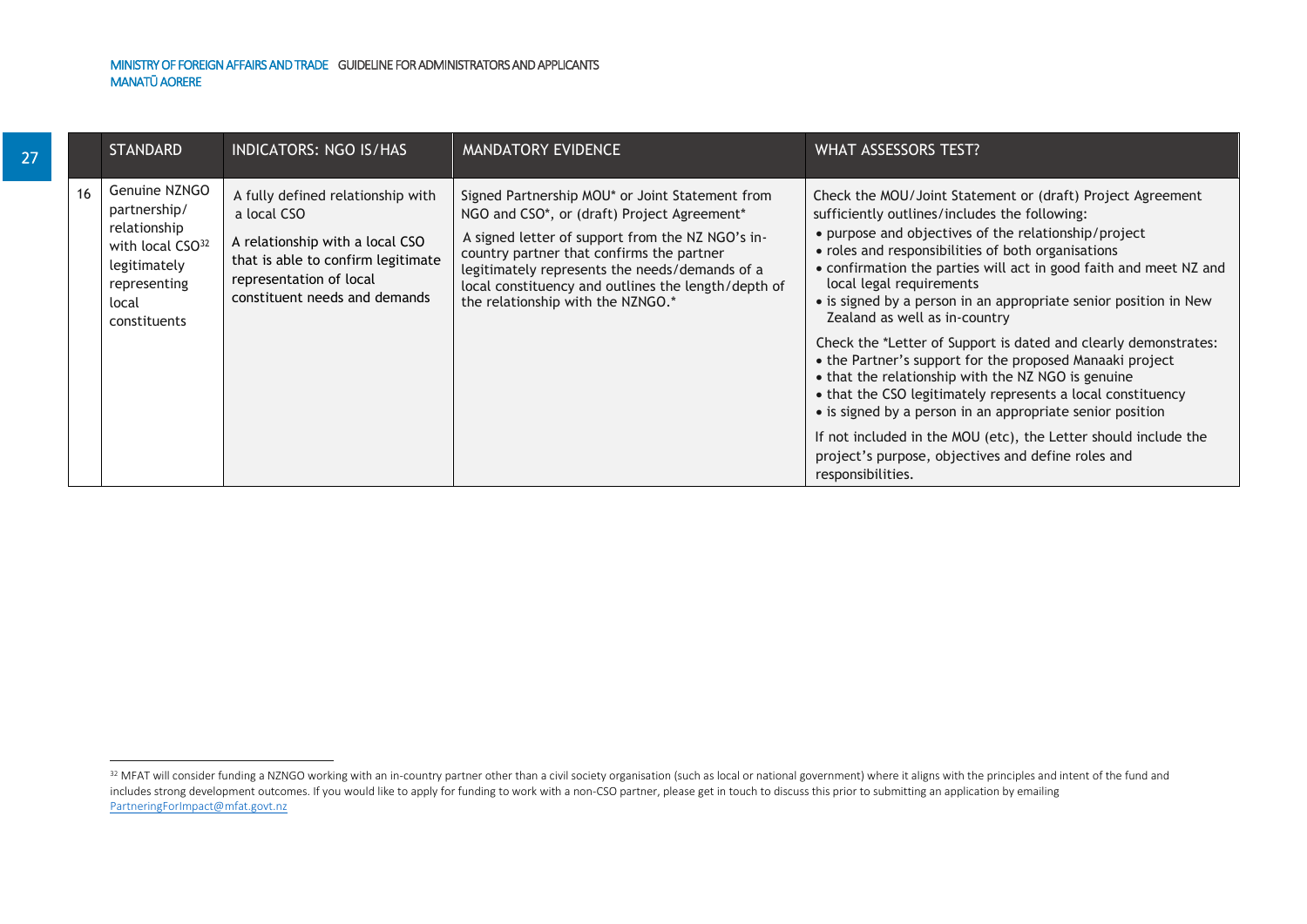| 28 | <b>STANDARD</b>                                                                                                                                                                        | <b>INDICATORS: NGO IS/HAS</b>                                                                                                                                                                                                                                                                                                                                     | <b>MANDATORY EVIDENCE</b>                                                                                                                                                                                                                                                                                                                                                                                                                                                                                                                                                                                                                                                                                                                                                                                                                                                                                                                                                                                                                                  | <b>WHAT ASSESSORS TEST?</b>                                                                                                                                                                                                                                                                                                                                                                                                                                                                                                                                                                                                                                                                                                                                                                                                                                                                                                                                                                                                                                                                                                                                                                                                                                                                                                                                                   |
|----|----------------------------------------------------------------------------------------------------------------------------------------------------------------------------------------|-------------------------------------------------------------------------------------------------------------------------------------------------------------------------------------------------------------------------------------------------------------------------------------------------------------------------------------------------------------------|------------------------------------------------------------------------------------------------------------------------------------------------------------------------------------------------------------------------------------------------------------------------------------------------------------------------------------------------------------------------------------------------------------------------------------------------------------------------------------------------------------------------------------------------------------------------------------------------------------------------------------------------------------------------------------------------------------------------------------------------------------------------------------------------------------------------------------------------------------------------------------------------------------------------------------------------------------------------------------------------------------------------------------------------------------|-------------------------------------------------------------------------------------------------------------------------------------------------------------------------------------------------------------------------------------------------------------------------------------------------------------------------------------------------------------------------------------------------------------------------------------------------------------------------------------------------------------------------------------------------------------------------------------------------------------------------------------------------------------------------------------------------------------------------------------------------------------------------------------------------------------------------------------------------------------------------------------------------------------------------------------------------------------------------------------------------------------------------------------------------------------------------------------------------------------------------------------------------------------------------------------------------------------------------------------------------------------------------------------------------------------------------------------------------------------------------------|
|    | NGO routinely<br>undertakes<br>satisfactory due<br>diligence /<br>organisational<br>capacity<br>assessment of<br>partners and has<br>systems/processe<br>s to provide<br>strengthening | An appropriate system for<br>routinely undertaking due<br>diligence assessments of its<br>partners <sup>33</sup> - covering financial and<br>administrative capability, legal<br>status, good practice,<br>governance, child protection and<br>Prevention of Sexual Exploitation,<br>Abuse and Harassment (SEAH)<br>Responsive to capacity<br>strengthening needs | Signed Partnership MOU* or Joint<br>Statement from NGO and CSO* or (draft)<br>Project Agreement* which includes<br>expectations/requirements for: results<br>and financial reporting; financial controls<br>(i.e. to enable auditing, prevent fraud);<br>counter-terrorism; budget planning and<br>variance management; Child Protection<br>and PSEAH <sup>34</sup> (see standards 14/15); Health<br>and Safety; unspent funding at end of<br>stage or project; termination; good<br>practice development; due diligence of<br>any downstream partners/outsourcing<br>A policy (or equivalent <sup>35</sup> ) covering the<br>organisation's approach to performing<br>and checking due diligence of<br>partners/downstream partners including a<br>copy of a due diligence assessment tem-<br>plate checklist (even if this template is<br>from a third party)<br>A policy (or equivalent <sup>36</sup> ) covering the<br>NGO's approach to assessing, strengthen-<br>ing and monitoring capacity of in-country<br>partners/downstream partners including | Check the MOU/Joint Statement or (draft) Project Agreement includes<br>sufficiently robust expectations/requirements for:<br>• results and financial reporting<br>• financial controls (i.e. to enable auditing, prevent fraud)<br>• counter-terrorism<br>• Child Protection and Prevention of SEAH (see standards 14/15)<br>• Health and Safety<br>• budget planning and variance management<br>• unspent funding at end of stage or project<br>· good practice development<br>$\bullet$ termination<br>• due diligence of any downstream partners/outsourcing<br>Check the due diligence policy/guidance sufficiently covers when, who,<br>where, how, why due diligence is undertaken and how due diligence<br>requirements are tracked, monitored and documented<br>Check the due diligence assessment checklist includes:<br>• legal identity, governance and good practice development<br>• organisational structure (to support governance, management, delivery)<br>• checks against prohibited entities listing<br>• risk policies and practices<br>• budget planning and variance management<br>• its track record of delivery (project and financial management)<br>• complaints/whistle blowing processes (standard 13)<br>• financial systems/controls (including financial spot checks)<br>• technical ability to undertake the specific activity (if required) |

<sup>&</sup>lt;sup>33</sup> In rare circumstances where MFAT has agreed that the in-country partner can be a government department/agency and this is the sole in-country partner, due diligence requirements will be determined via consultation with the appropriate MFAT bilateral/Post teams on a case-by-case basis.

<sup>&</sup>lt;sup>34</sup> If small implementing partners do not have child protection and/or PSEAH policies, they could a) agree as part of the MOU/joint statement/project agreement to a code of conduct for child protection and PSEAH and to follow reporting and response procedures b) sign up to the main in-country partner's Child Protection and PSEAH policies. Activity specific risks, mitigations and processes and procedures will be required in Manaaki activity design.

<sup>&</sup>lt;sup>35</sup> Can be policy, manual, documented procedures or guidelines in development/recently redrafted but must show sufficient commitment/understanding to give MFAT confidence its practical application can be demonstrated during Manaaki design appraisal. In-country partner due diligence can involve accessing fit-for-purpose due diligence performed by appropriate third parties (if agreed with MFAT).

<sup>36</sup> Can be policy, manual, documented procedures or guidelines in development/recently redrafted but must show sufficient commitment/understanding to give MFAT confidence its practical application can be demonstrated during Manaaki design appraisal. Can involve accessing fit-for-purpose capability/capacity assessments performed by appropriate third parties (if agreed with MFAT) and/or outsourcing training to relevant expertise in-country.